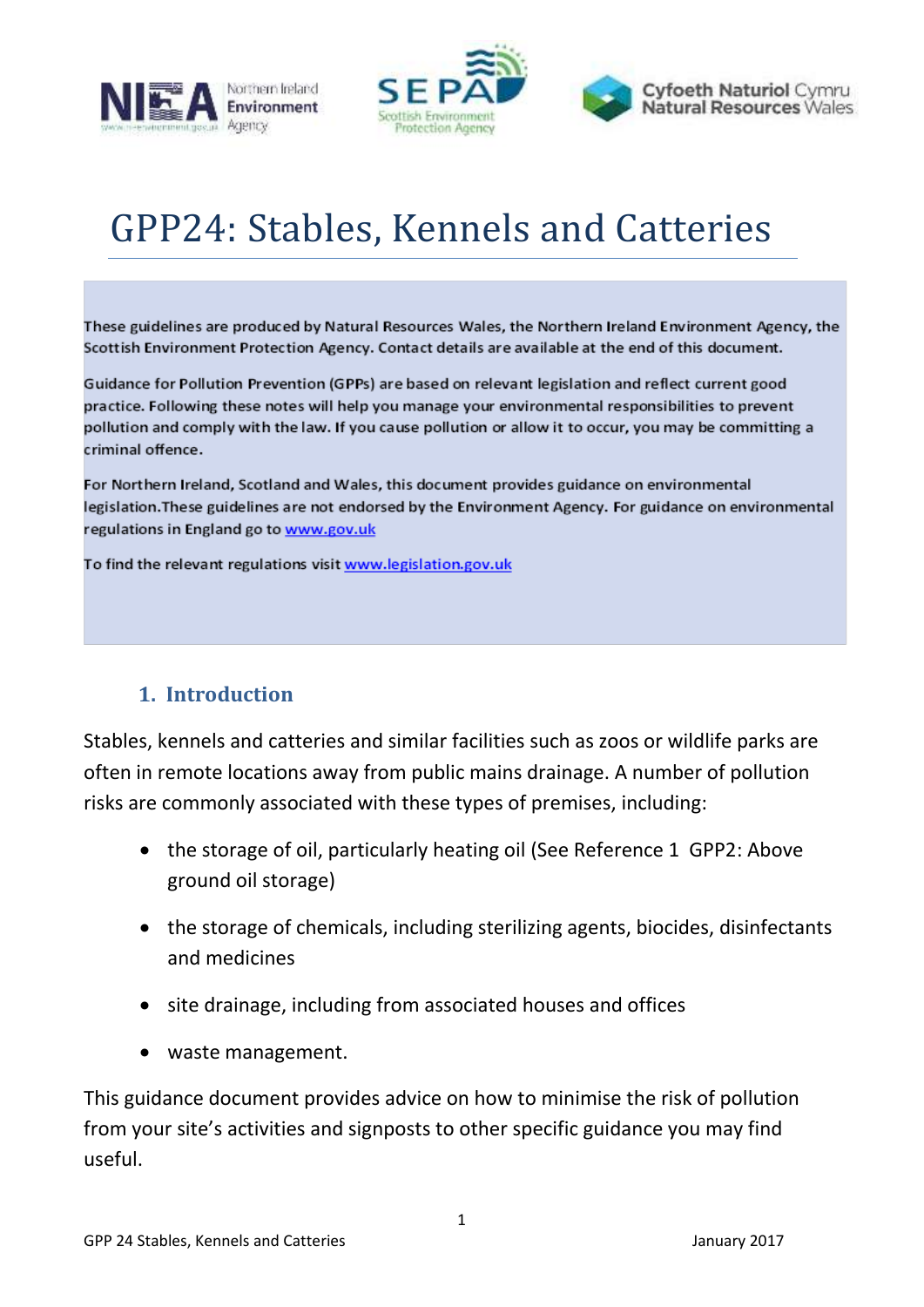# **Contents**

| 1. |                                                                                            |
|----|--------------------------------------------------------------------------------------------|
|    |                                                                                            |
|    |                                                                                            |
|    |                                                                                            |
|    |                                                                                            |
|    |                                                                                            |
|    |                                                                                            |
|    |                                                                                            |
|    |                                                                                            |
|    |                                                                                            |
|    |                                                                                            |
|    |                                                                                            |
|    | Table 1 Stables wastewater: See section 3.2 below for more information on exercise pools 9 |
|    | Table 2 Kennels wastewater Contaminated runoff from kennels, yards and exercise areas.  10 |
|    |                                                                                            |
|    |                                                                                            |
|    |                                                                                            |
|    |                                                                                            |
|    |                                                                                            |
|    |                                                                                            |
|    |                                                                                            |
|    |                                                                                            |
|    |                                                                                            |
|    |                                                                                            |
|    |                                                                                            |
|    |                                                                                            |
|    |                                                                                            |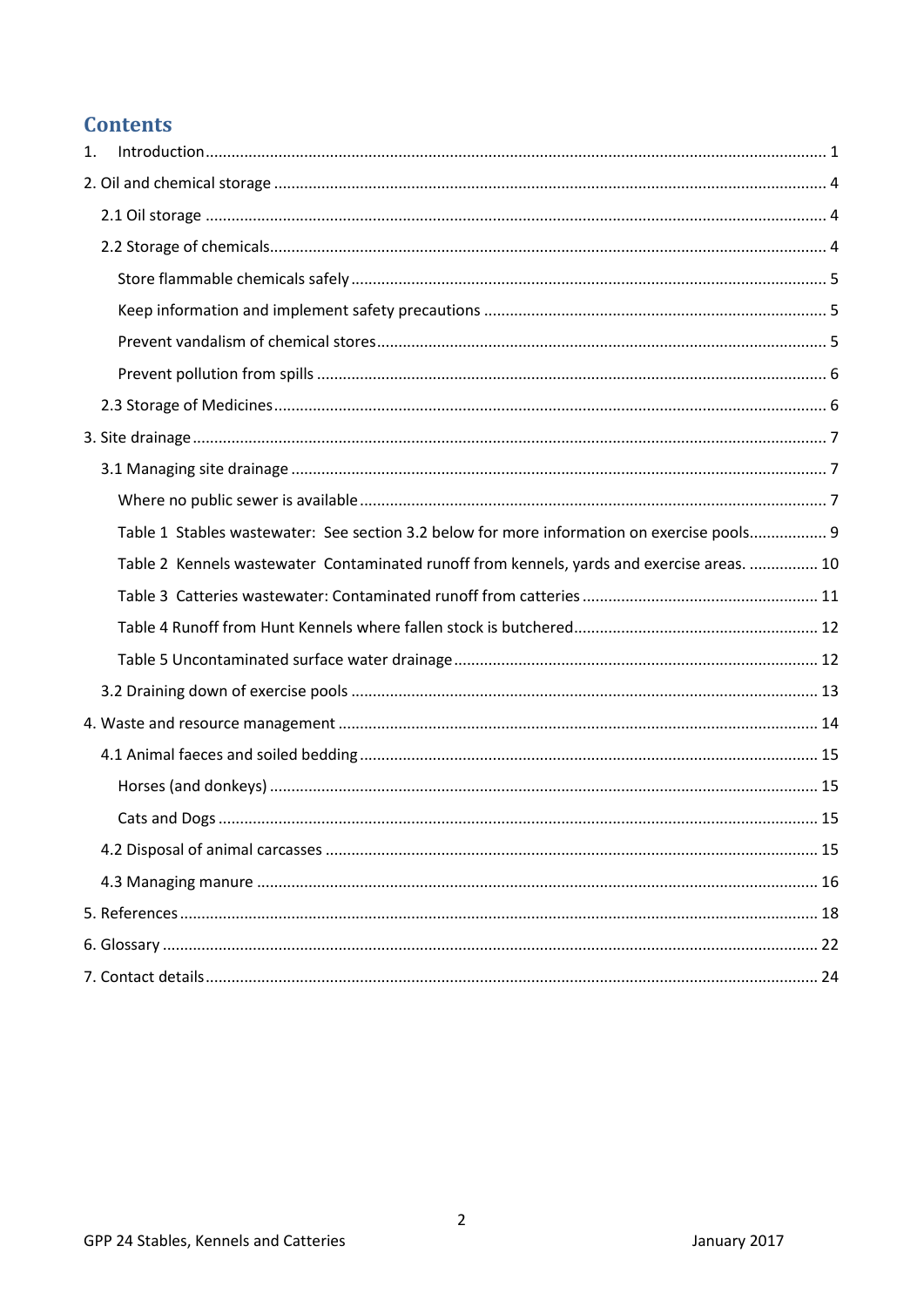It is important to minimise the risk of pollution to protect the environment and human health. If you cause pollution you may be liable to enforcement action by your local Environmental Regulator.

**Who is your Environmental Regulator?**

- In Northern Ireland, it is the Northern Ireland Environment Agency (NIEA).
- In Scotland, it is the Scottish Environment Protection Agency (SEPA).
- In Wales, it is Natural Resources Wales (NRW).

Contact details are found at the end of this document.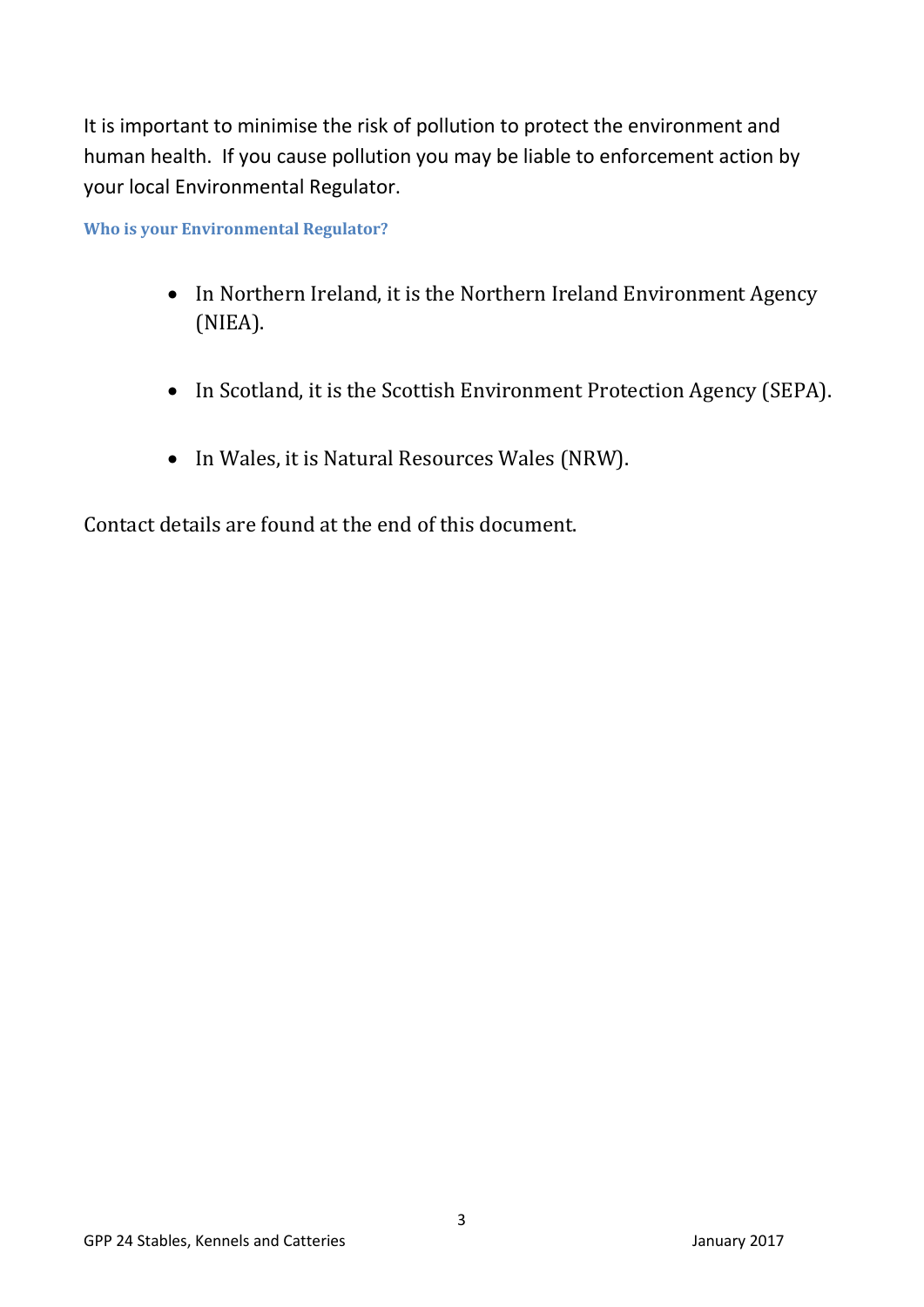# **2. Oil and chemical storage**

### <span id="page-3-1"></span><span id="page-3-0"></span>**2.1 Oil storage**

All oil storage tanks must have secondary containment, either with the primary tank enclosed in a second outer tank (integrally bunded) or in the form of an impermeable bund surrounding the tank. The tank must be strong enough not to leak in ordinary use and located away from any surface water drains. The regulations require that attention is paid to the construction and condition of the tank, the siting of tanks, the capacity of secondary containment, the ancillary pipework and safety devices.

Oil storage regulations apply to all parts of the UK and cover most types of oil stored on business premises. In Wales, all new domestic oil storage tanks are covered by the regulations, while only those with a capacity greater than 3500 litres in England and Northern Ireland and greater than 2500 litres in Scotland are included.

All oil stored in containers with a capacity greater than 200 litres is covered by the particular Oil Storage Regulations that apply to each country. In Scotland oil containers, holding less than 200 litres must be durable and fit for purpose. In Northern Ireland and Wales, this should be followed as good practice to reduce the risk of pollution. In addition, containers with a capacity less than 200 litres should be stored within secondary containment, or on a drip tray, to prevent the escape of pollutants.

# (See Reference 1: GPP 2 - Above Ground Oil Storage)

# <span id="page-3-2"></span>**2.2 Storage of chemicals**

You must store any chemical in a suitable container that is:

- sealed securely to prevent spills
- resistant to the effects of the content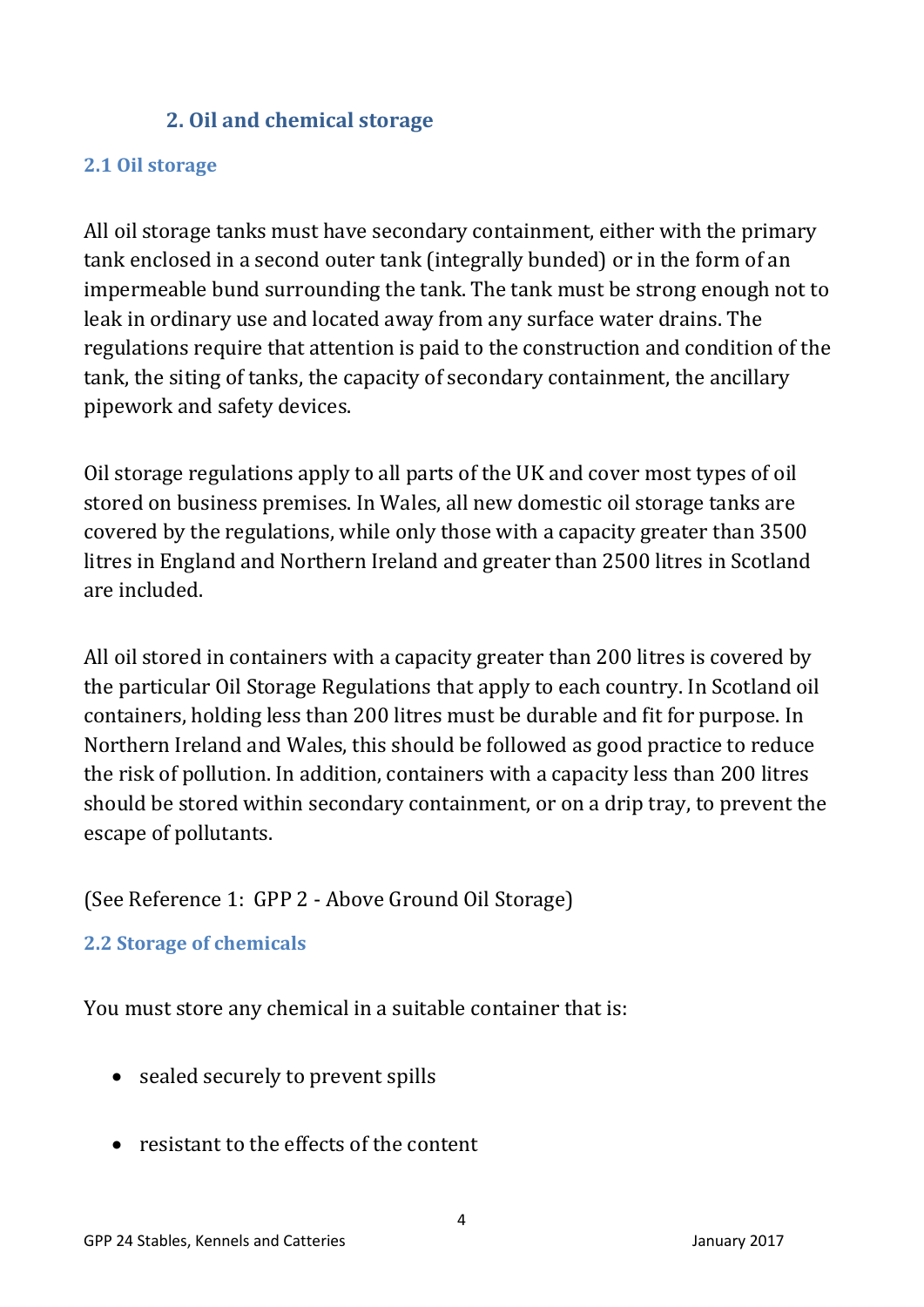• strong enough to cope with handling.

You can check the chemical's safety data sheet (SDS) to see what its properties are. The SDS contains information about the chemical, including details of how to store, use and dispose of it safely. (See Reference 12 – HSE: Hazard pictograms)

The SDS will also make it clear which chemicals you must keep separate, to prevent a spill causing a reaction.

Store chemicals on bunded shelves, in bunded cabinets, or in a bunded chemical store that is sited well away from any drains. Make sure that liquid spills cannot enter drains, surface water or groundwater. A spill kit should be kept on site to clean up any spills quickly.

The bund or drip tray should be big enough to contain any spills and made of a suitable material for the chemical you are storing. For example, you may not be able to use a polyethylene container to store corrosive chemicals.

### <span id="page-4-0"></span>**Store flammable chemicals safely**

Store flammable chemicals in a fire-proof steel cabinet or chemical storage cupboard. If you store lots of flammables, you may need to keep them in a designated room.

### <span id="page-4-1"></span>**Keep information and implement safety precautions**

You should keep an inventory of the chemicals you have on site, and details of when you received them and when you should dispose of them if you don't use them up.

### <span id="page-4-2"></span>**Prevent vandalism of chemical stores**

You are responsible for all chemicals on your site such as, pesticides, disinfectants or medicines. You can be prosecuted for a pollution incident that originates on your site even if it was caused by intruders.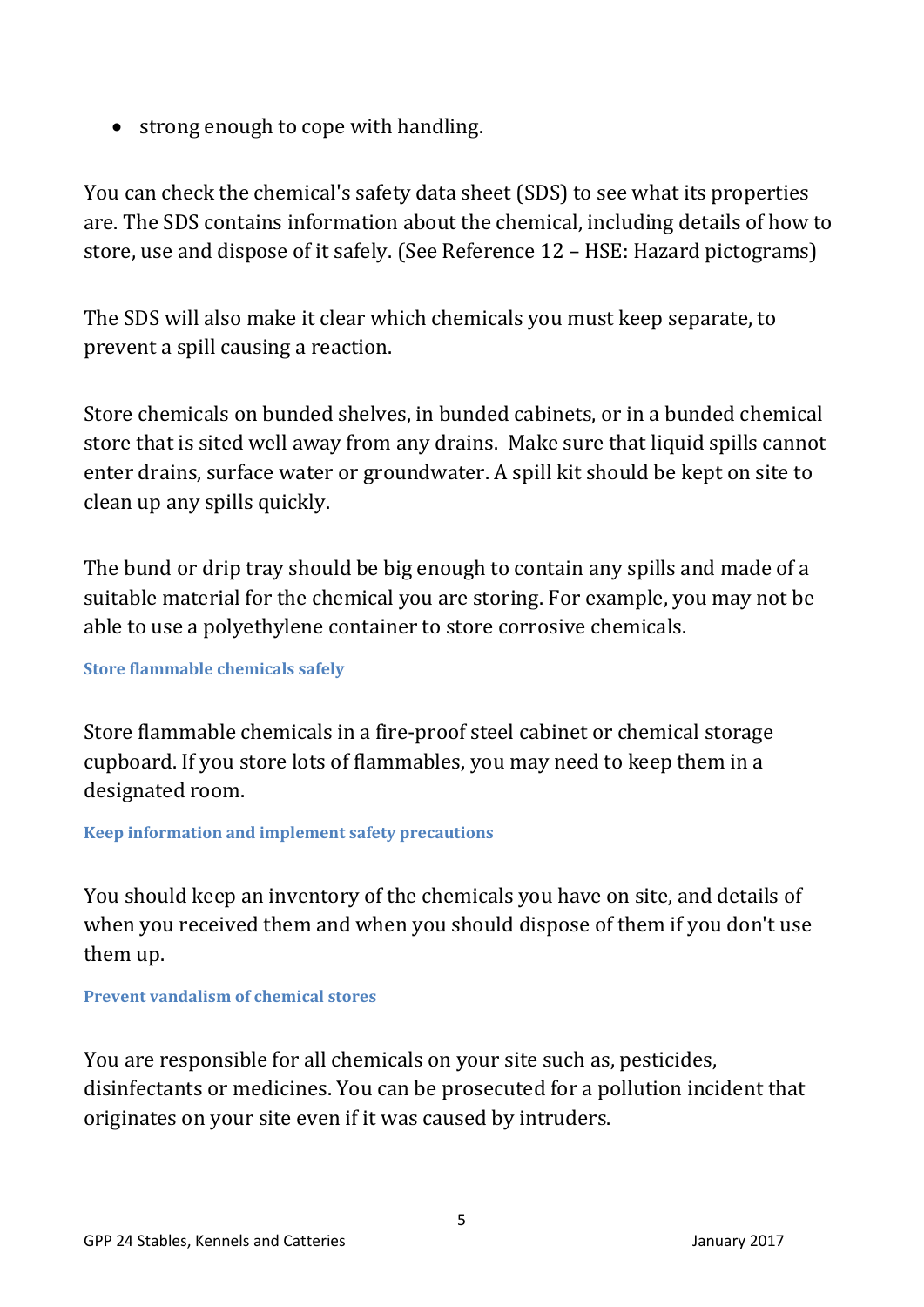Use lockable storage units and keep chemicals locked away if possible when they are not in use.

### <span id="page-5-0"></span>**Prevent pollution from spills**

Ensure that you have a spill kit on site which contains absorbent materials - e.g. sand which is suitable for the type and quantity of chemicals you store and use on your site. Keep them close to where you might need them and make sure that staff know when and how to use them.

(See Reference 13: GPP 22 - Pollution Incident Response Planning)

# <span id="page-5-1"></span>**2.3 Storage of Medicines**

All medicines should be stored in accordance with manufacturers' recommendations, which will be clearly stated on the packaging. Make a note of expiry dates and check how long medicines can be used after opening.

Keep medicines in a secure, preferably locked, cabinet and make sure that access is limited to staff who know how to administer them.

Return unused or out of date medicines to your veterinary surgeon for disposal, never dispose of medicines in general waste or flush them away.

For further information on the storage of medicines, see Reference 7: Good practice guides to handling veterinary waste.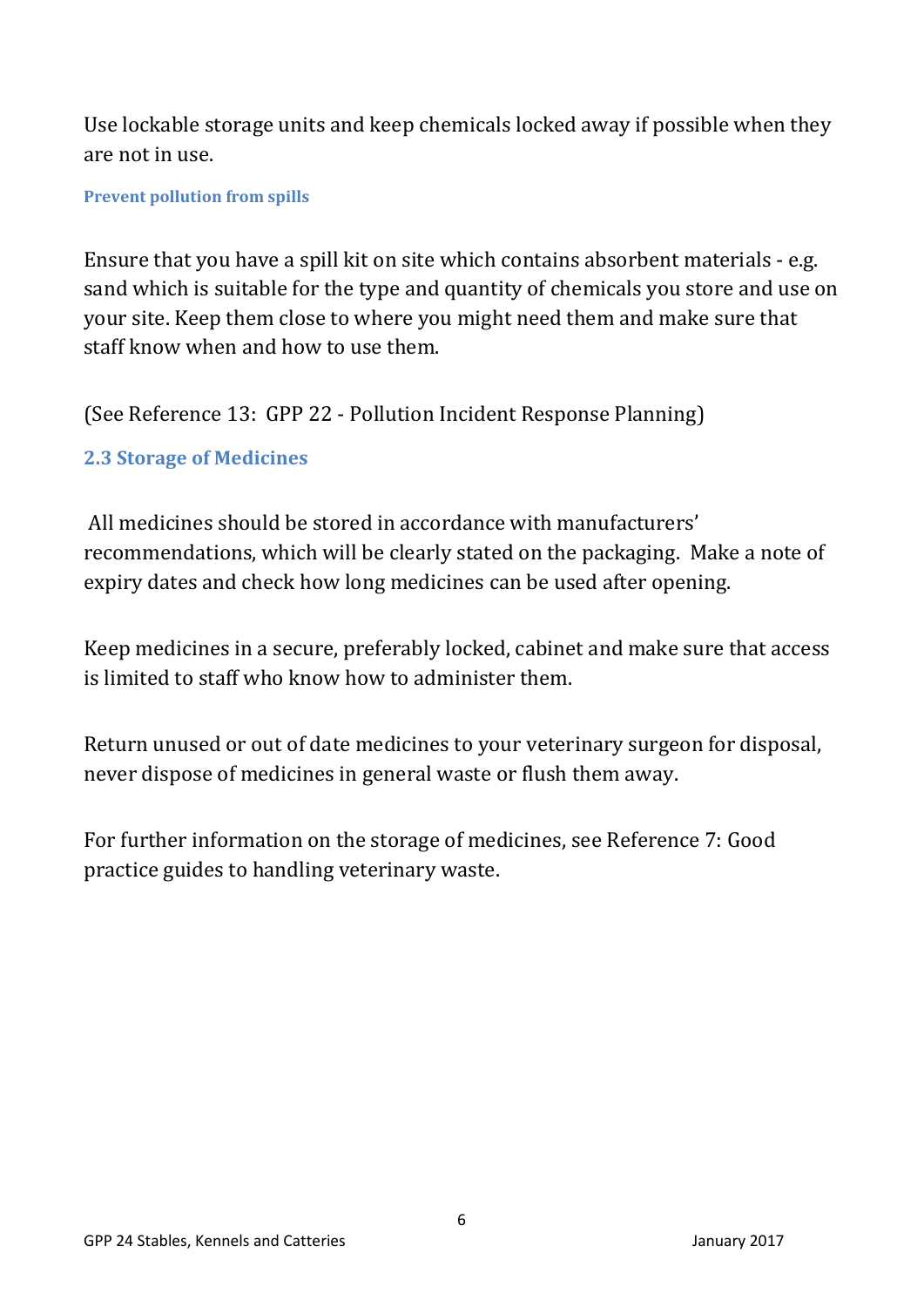# **3. Site drainage**

### <span id="page-6-1"></span><span id="page-6-0"></span>**3.1 Managing site drainage**

Any contaminated liquid runoff, sometimes referred to as effluent, that leaves your site can be referred to as your wastewater. It will be classified as a trade discharge by your Environmental Regulator as it is generated in the course of a business activity. In the rest of this section we will use the generic term "wastewater".

Where possible, wastewater, including domestic sewage and effluent from the washing down of stables, kennels or catteries should be directed to a public sewer. The wastewater from stables, kennels and yards can carry a lot of contamination, as can the run-off from damping down of hay. You must make sure that these are not channelled into surface water drains.

Wastewater contaminated only with manure from horses can be collected, stored and spread onto land as fertiliser.

You must apply for a Trade Effluent Consent from your sewerage provider before discharging liquid waste to the public sewer. If authorisation is granted, it will limit volumes, and contain conditions relating to what the discharge can contain. You will also have to pay a fee to the sewerage provider. To find out who your sewerage provider is see Reference 3 – Water and sewerage providers.

### <span id="page-6-2"></span>**Where no public sewer is available**

The preferred option is for your site to connect to the public foul/combined sewer. However many stables, kennels and catteries are located well away from any public sewer. It might be possible to pump your wastewater to the nearest public sewer depending on site conditions.

If this is still not possible, you will need to consider installing your own private treatment system – see site-specific advice in the tables below. This includes what authorisation you need from your local Environmental Regulator.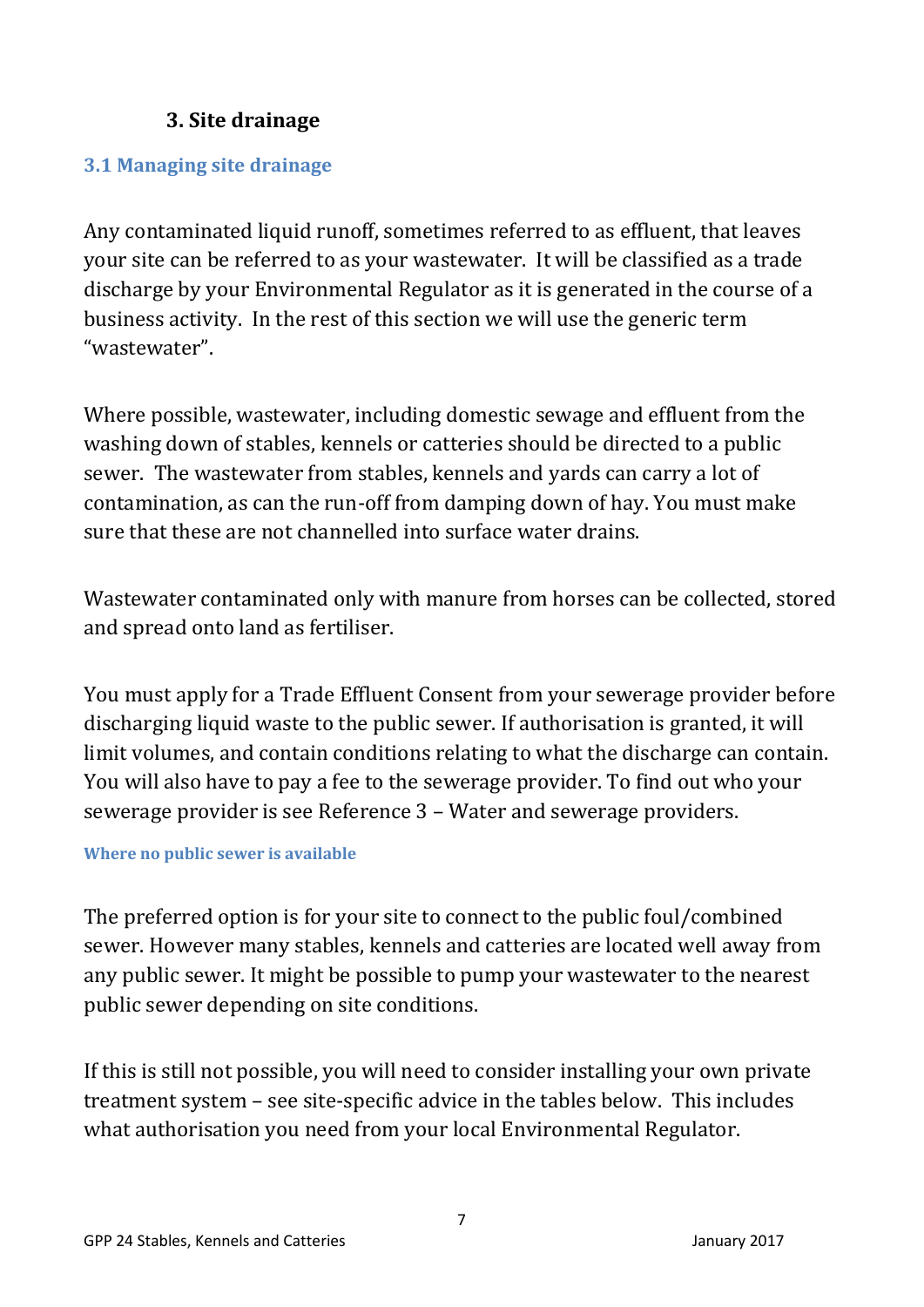For generic advice on treatment systems, please refer to GPP4 - Treatment and disposal of sewage where no foul sewer is available. (Reference 5: GPP4). There is also some site-specific advice below.

The authorisation from your Environmental Regulator will specify the maximum concentrations and volumes of pollutants allowed in the effluent, as well as other management requirements. See Reference 2: Discharge permissions.

**Which types of treatment system are suitable for dealing with your site's wastewater?**

The wastewater from any site accommodating animals, such as stables, kennels or catteries, will need to be managed and treated to prevent pollution. This wastewater will be classified as trade effluent. Please refer to the tables below which outline your options.

[Table 1: Stables wastewater](#page-8-0)

[Table 2: Kennels wastewater](#page-9-0)

[Table 3: Catteries wastewater](#page-10-0)

[Table 4: Highly polluted wastewater from premises where fallen stock is](#page-11-0)  [butchered](#page-11-0)

[Table 5: Uncontaminated surface water runoff](#page-11-1)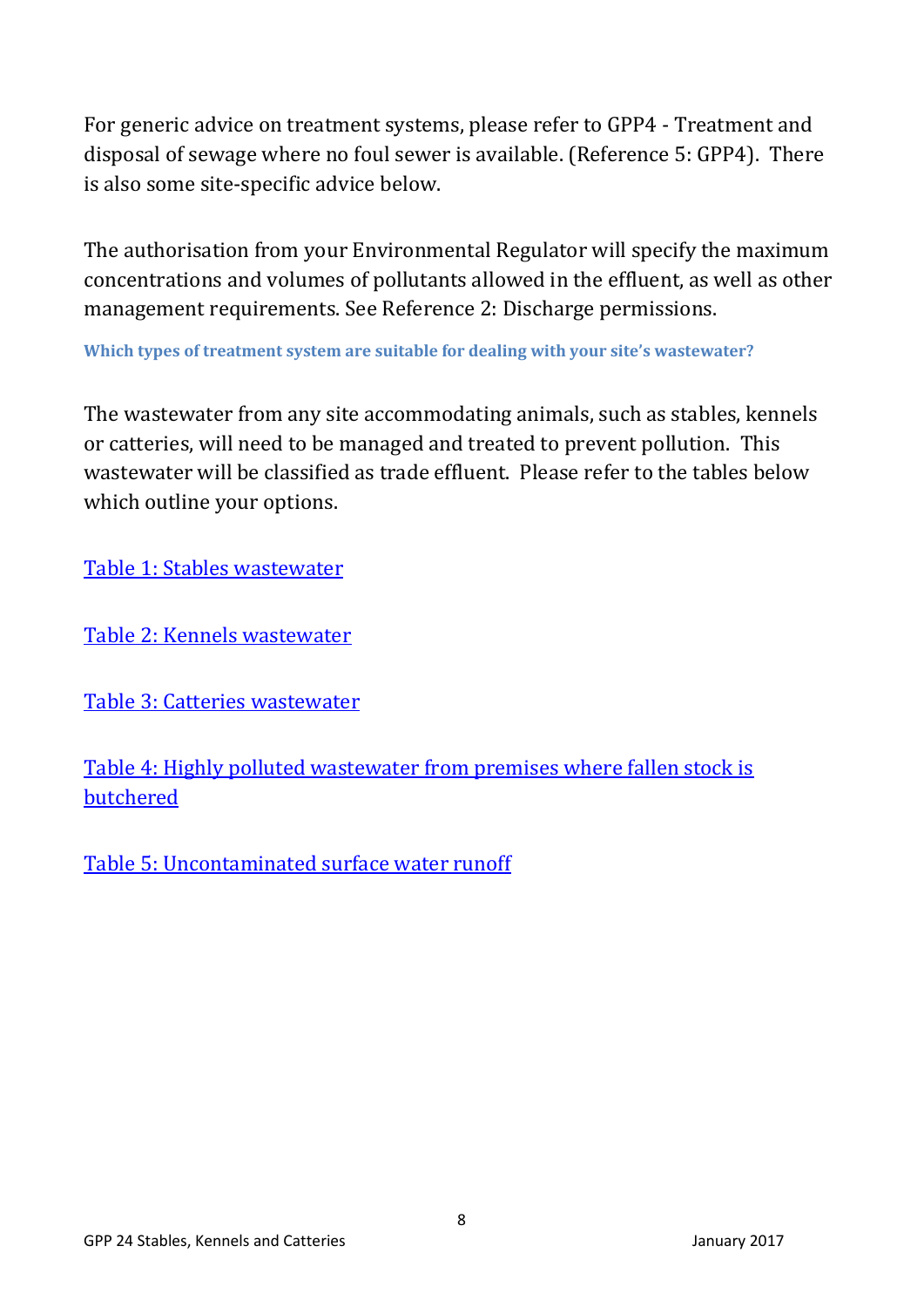<span id="page-8-0"></span>**Table 1 Stables wastewater:** See section 3.2 below for more information on exercise pools

| What types of treatment are<br>suitable?                                                                                                                                                                                                                             | Where can this system<br>discharge to?                                                                                                                                                                                                                                | rapics mastemater. Dee section siz below for more information on exercise pools<br>Is authorisation required for the<br>discharge?                                                                                                                                |
|----------------------------------------------------------------------------------------------------------------------------------------------------------------------------------------------------------------------------------------------------------------------|-----------------------------------------------------------------------------------------------------------------------------------------------------------------------------------------------------------------------------------------------------------------------|-------------------------------------------------------------------------------------------------------------------------------------------------------------------------------------------------------------------------------------------------------------------|
| Public foul/ combined sewer<br>(or landspreading)<br>To public sewer by gravity or<br>pumped.Generally<br>acceptable, subject to<br>approval. Can be landspread<br>if water is contaminated with<br>manure from stables.                                             | Public foul/combined<br>sewers connect to<br>sewage treatment plants<br>operated by water<br>companies, which are<br>authorised to treat the<br>effluent and discharge to<br>surface water or<br>groundwater.                                                         | Yes, a Trade Effluent Consent from<br>your sewerage undertaker.<br>Solid matter e.g. bedding or faeces<br>must not be present in the discharge<br>as this could cause sewer blockages.                                                                            |
| <b>Package Treatment Plant</b><br>(PTP)<br>You may need to consider<br>installing a suitably sized<br>sedimentation tank to<br>balance flows and provide<br>solids separation prior to<br>treatment.                                                                 | Direct to surface water<br>or ground water via an<br>appropriately designed &<br>constructed drainage<br>field.<br>See Reference 4: BS6297<br>Code of Practice for<br>designing drainage fields.                                                                      | Wales: an environmental permit will<br>be required.<br>Scotland: an authorisation under CAR.<br>Northern Ireland: a discharge<br>consent, or PPC permit.<br><b>Contact your Environmental</b><br>Regulator                                                        |
| $\boldsymbol{\mathsf{x}}$<br>Septic tank<br>Septic tanks have limited<br>capacity for both the volume<br>and strength of effluent they<br>can treat, so are unlikely to<br>be suitable for drainage from<br>stables wash down, or the<br>draining of exercise pools. | Only to ground water via<br>an appropriately<br>designed & constructed<br>drainage field. (or in<br>Scotland: also by using a<br>gravel filter or reed bed<br>if conditions require)<br>See Reference 4: BS6297<br>Code of Practice for<br>designing drainage fields. | Wales: an environmental permit will<br>be required<br>Scotland: an authorisation under the<br><b>Controlled Activities Regulations</b><br>$(CAR)$ .<br>Northern Ireland: a discharge<br>consent, or PPC permit.<br><b>Contact your Environmental</b><br>Regulator |
| Cesspit/ cesspool or other<br>sealed system<br>Cesspools/cesspits not<br>allowed in Scotland, sealed<br>holding tanks to protect<br>septic tanks are. Fit alarm to<br>prevent overfilling.                                                                           | Sealed system so no<br>discharge. All contents<br>need to be regularly<br>tankered away for<br>treatment at an<br>authorised facility by a<br>registered waste carrier.                                                                                               | <b>Wales and Northern Ireland: No</b><br>authorisation is required, as there is<br>no discharge to the environment.<br>Duty of Care Regulations apply.                                                                                                            |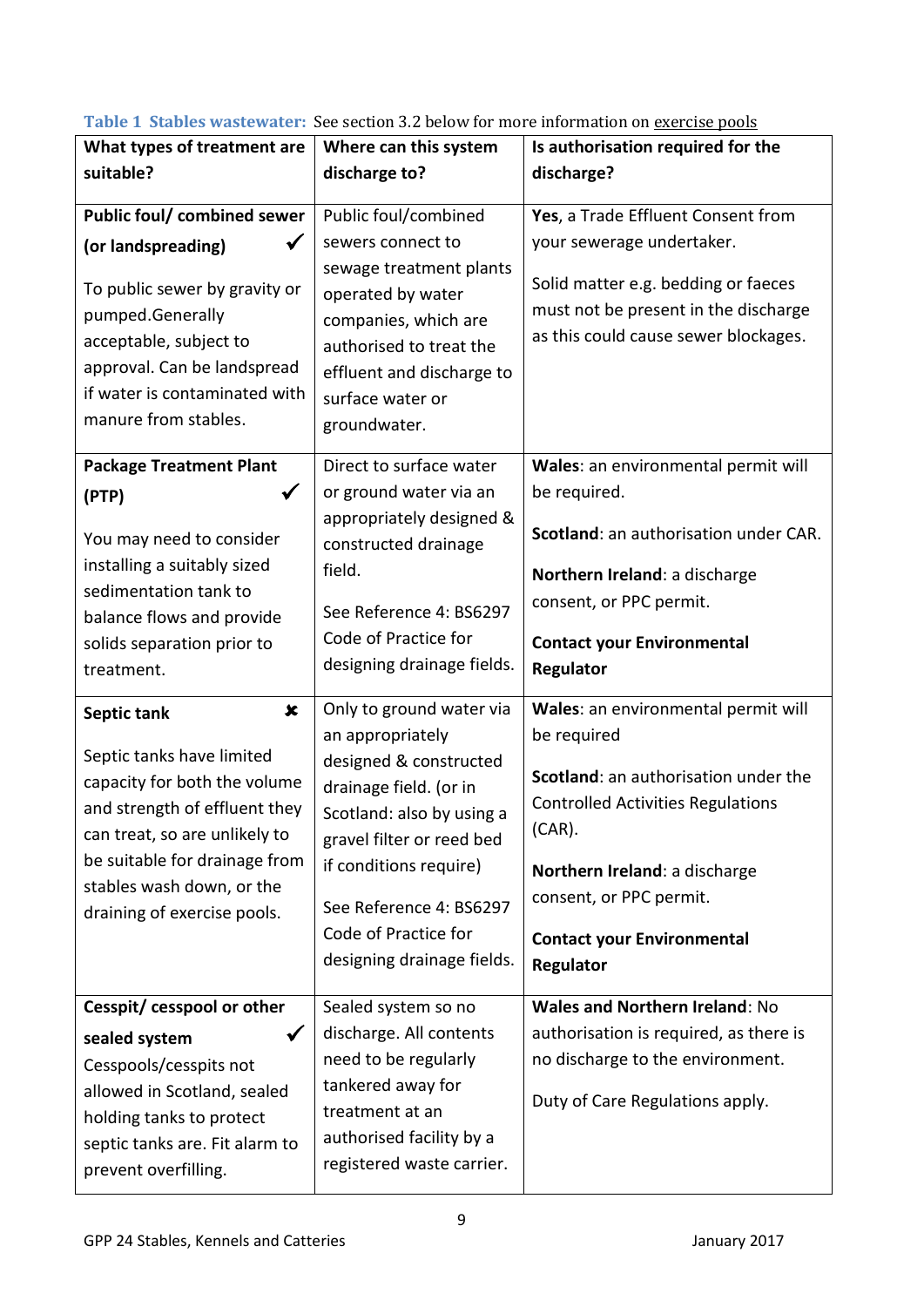| What types of treatment are                                                                                                                                                                                                                                                                    | Where can this system                                                                                                                                                                                                                                                                                                          | Is authorisation required for                                                                                                                                                                                                                            |
|------------------------------------------------------------------------------------------------------------------------------------------------------------------------------------------------------------------------------------------------------------------------------------------------|--------------------------------------------------------------------------------------------------------------------------------------------------------------------------------------------------------------------------------------------------------------------------------------------------------------------------------|----------------------------------------------------------------------------------------------------------------------------------------------------------------------------------------------------------------------------------------------------------|
| suitable?                                                                                                                                                                                                                                                                                      | discharge to?                                                                                                                                                                                                                                                                                                                  | the discharge?                                                                                                                                                                                                                                           |
| Public foul/combined sewer. ✔<br>Preferred option, by gravity or<br>pumped, subject to available<br>capacity. Caution: dog faeces<br>must not be present in the<br>discharge i.e. they must be<br>collected separately prior to<br>washdown due to risk to human<br>health from toxocara eggs. | Public foul/combined sewers<br>connect to sewage treatment<br>plants operated by water<br>companies, which treat the<br>effluent and discharge to<br>surface water or groundwater.<br>They operate under an<br>authorisation from the<br>relevant Environmental<br>Regulator.                                                  | Yes, a Trade Effluent Consent<br>from your sewerage<br>undertaker, solid matter e.g.<br>bedding must not be present<br>in the discharge as this could<br>cause sewer blockages.<br>Blood from carcasses must<br>not be disposed of to sewer.             |
| <b>Package Treatment Plant (PTP)</b><br>$\checkmark$<br>See Reference 4: BS6297 Code<br>of Practice for designing<br>drainage fields                                                                                                                                                           | Direct to surface water or<br>ground water via an<br>appropriately designed &<br>constructed drainage field.<br>Caution: use of certain<br>disinfectants could harm your<br>PTP/septic tank - check with<br>the supplier before use.                                                                                           | Wales: an environmental<br>permit will be required<br>Scotland: an authorisation<br>under the Controlled<br>Activities Regulations (CAR).<br>Northern Ireland: a discharge<br>consent, or PPC permit.                                                    |
| $\checkmark$<br>Septic tank<br>See Reference 4: BS6297 Code<br>of Practice for designing<br>drainage fields.                                                                                                                                                                                   | Only to ground water via an<br>appropriately designed &<br>constructed drainage field.(In<br>Scotland: also by using a gravel<br>filter or reed bed system)<br>The volume of runoff, or the<br>volume once disinfectants are<br>diluted, could be more than<br>the system can cope with.<br>Seek advice from your<br>supplier. | Wales: an environmental<br>permit will be required.<br>Scotland: an authorisation<br>under the Controlled<br>Activities Regulations (CAR).<br>Northern Ireland: a discharge<br>consent, or PPC permit.<br><b>Contact your Environmental</b><br>Regulator |
| Cesspit/ cesspool or other<br>sealed system<br>Cesspools/cesspits not allowed<br>in Scotland, sealed holding<br>tanks to protect septic tanks<br>are.                                                                                                                                          | Sealed system so no discharge.<br>All the contents need to be<br>tankered away for treatment<br>at an authorised facility by a<br>registered waste carrier. Fit<br>alarm to prevent overfilling.                                                                                                                               | Wales and Northern Ireland:<br>No authorisation is required,<br>as there is no discharge to<br>the environment. Duty of<br><b>Care Regulations apply.</b>                                                                                                |

# <span id="page-9-0"></span>**Table 2 Kennels wastewater** Contaminated runoff from kennels, yards and exercise areas.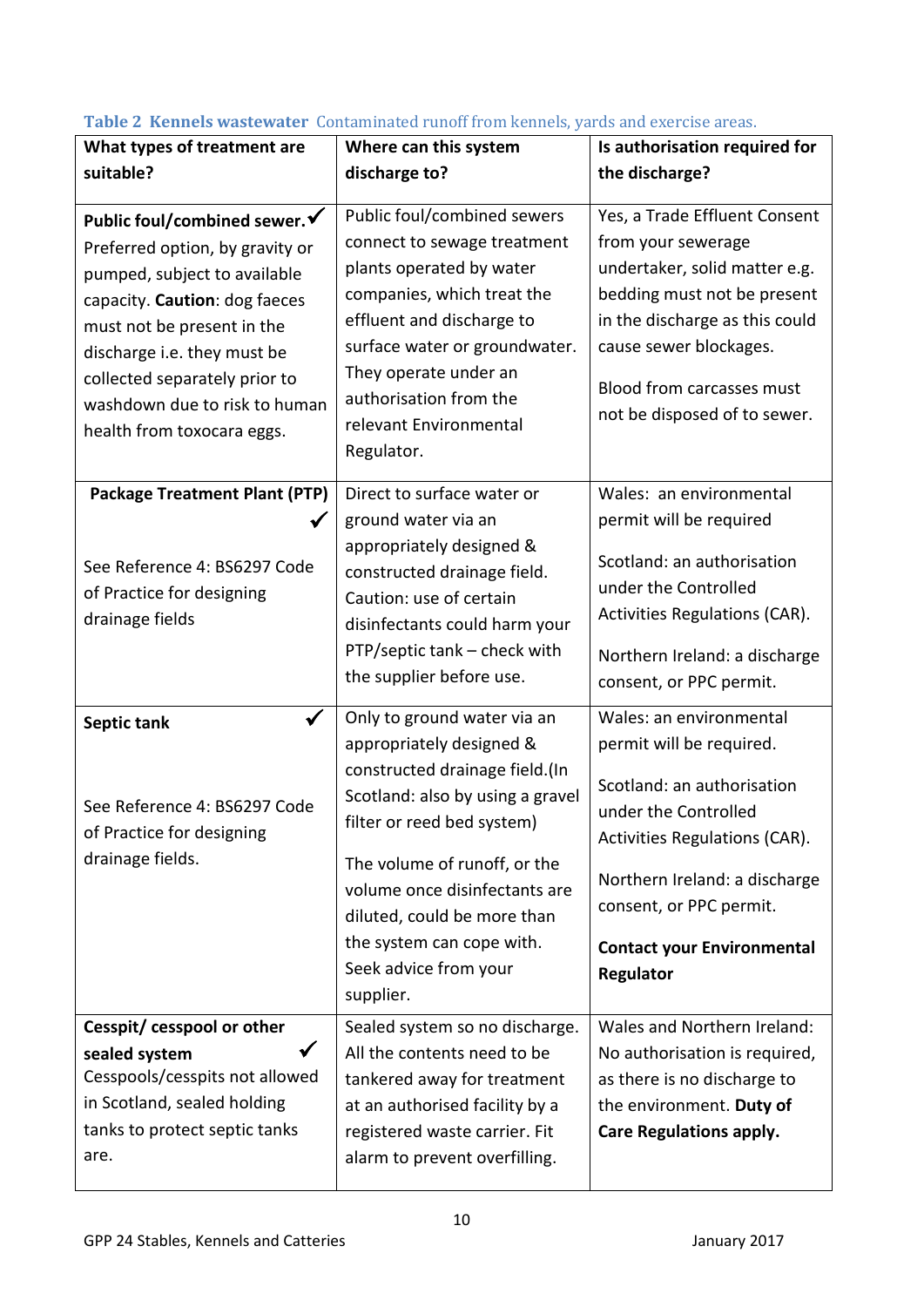| What types of                                                                                                                                                      | Where can this system discharge to?                                                                                                                                                                                                                                                                                                | Is authorisation required for                                                                                                                                                                                                                                  |
|--------------------------------------------------------------------------------------------------------------------------------------------------------------------|------------------------------------------------------------------------------------------------------------------------------------------------------------------------------------------------------------------------------------------------------------------------------------------------------------------------------------|----------------------------------------------------------------------------------------------------------------------------------------------------------------------------------------------------------------------------------------------------------------|
| treatment are suitable?                                                                                                                                            |                                                                                                                                                                                                                                                                                                                                    | the discharge?                                                                                                                                                                                                                                                 |
| <b>Public foul/ combined</b><br>sewer<br>Preferred option, by<br>gravity or pumped,<br>subject to available<br>capacity.                                           | Public foul/combined sewers connect<br>to sewage treatment plants operated<br>by water companies, which treat the<br>effluent and discharge to surface<br>water or groundwater. They operate<br>under an authorisation from the<br>relevant Environmental Regulator.                                                               | Yes, a Trade Effluent Consent<br>from your sewerage<br>undertaker, solid matter e.g.<br>bedding must not be present<br>in the discharge as this could<br>cause sewer blockages.                                                                                |
| <b>Package Treatment</b><br>$\checkmark$<br>Plant (PTP)<br>See Reference 4: BS6297<br>Code of Practice for<br>designing drainage<br>fields.                        | Direct to surface water or ground<br>water via an appropriately designed &<br>constructed drainage field. Caution:<br>use of certain disinfectants could<br>harm your PTP/septic tank - check<br>with the PTP/septic tank supplier<br>before use to prevent pollution.                                                             | Wales: an environmental<br>permit will be required<br>Scotland: an authorisation<br>under the Controlled<br>Activities Regulations (CAR).<br>Northern Ireland: a discharge<br>consent, or PPC permit.                                                          |
| Septic tank<br>See Reference 4: BS6297<br>Code of Practice for<br>designing drainage<br>fields.                                                                    | Only to ground water via an<br>appropriately designed & constructed<br>drainage field. (In Scotland: also by a<br>soakaway or using a gravel filter or<br>reed bed if conditions require)<br>Caution: use of certain disinfectants<br>could harm your PTP/septic tank -<br>check with supplier before use to<br>prevent pollution. | Wales: an environmental<br>permit will be required<br>Scotland: an authorisation<br>under the Controlled<br><b>Activities Regulations (CAR).</b><br>Northern Ireland: a discharge<br>consent, or PPC permit.<br><b>Contact your Environmental</b><br>Regulator |
| Cesspit/cesspool or<br>$\sqrt{ }$<br>other sealed system<br>Cesspools/cesspits not<br>allowed in Scotland,<br>sealed holding tanks to<br>protect septic tanks are. | This is a sealed system so there is no<br>discharge. All liquid and settled waste<br>need to be regularly tankered away<br>for treatment at an authorised facility<br>by a registered waste carrier. Fit an<br>alarm to prevent overfilling.                                                                                       | <b>Wales and Northern Ireland:</b><br>No authorisation is required,<br>as there is no discharge to<br>the environment. Duty of<br><b>Care Regulations apply.</b>                                                                                               |

#### <span id="page-10-0"></span>Table 3 Catteries wastewater: **Contaminated runoff from catteries**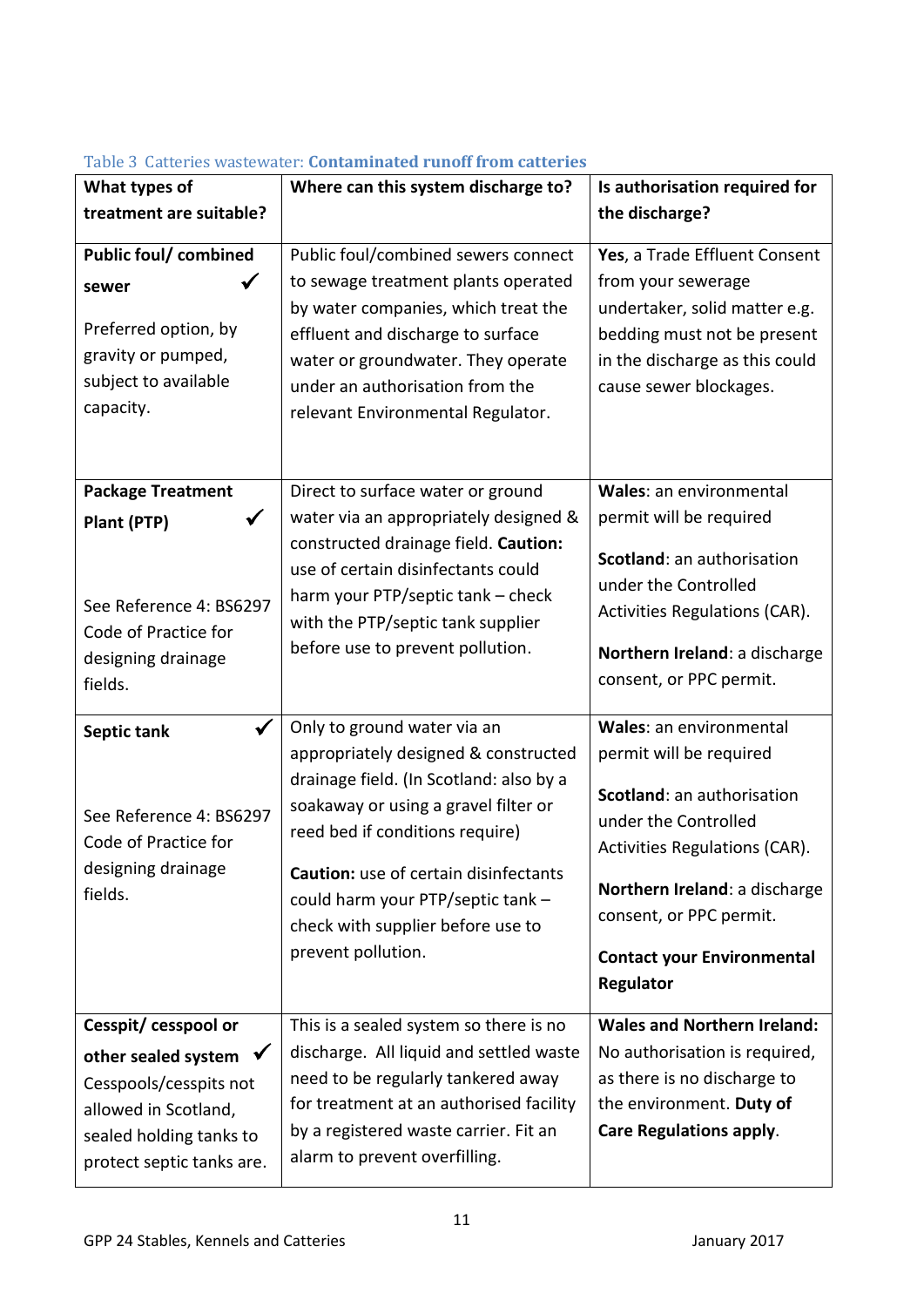### <span id="page-11-0"></span>**Table 4 Runoff from Hunt Kennels where fallen stock is butchered**

Premises which handle fallen stock (hunt kennels) must be registered with:

- In Northern Ireland, DAERA
- In the rest of the UK with the Animal and Plant Health Agency

and satisfy biosecurity and record keeping requirements. See **Reference 15:**  Registration for premises that butcher fallen stock.

Under the Animal By-Products Regulations (ABPR) any run off from a site that butchers fallen stock must go through a 6mm drain trap or mesh before going for disposal.

If the runoff goes to a public sewer you must have a Trade Effluent Consent from your sewerage provider.

If the runoff is treated in a package treatment plant you must make sure that the plant has the capacity to deal with the volume of runoff that you produce.

If you have a package treatment plant you will need a permit, or exemption, from your environmental regulator.

### <span id="page-11-1"></span>**Table 5 Uncontaminated surface water drainage**

# **What about clean, uncontaminated surface water draining from e.g. roofs, pathways and small parking areas?**

This can be discharged to soakaway or direct to a water body without treatment. In Scotland, for buildings constructed after 1 April 2007 this must include SUDS.

Roofwater downpipes should have sealed connections to prevent the entry of contaminated surface water. If possible, consider building a roof over yards and other potentially contaminated areas as this will reduce the volume of contaminated water you need to treat. **Caution:** do not allow clean water to enter you Package Treatment Plant or septic tank – the extra water will reduce the effective capacity of the system and may flush solids out causing pollution.

You should also consult with your Local Council for standards required by Building Regulations (Ref 14 – Local Council contact details)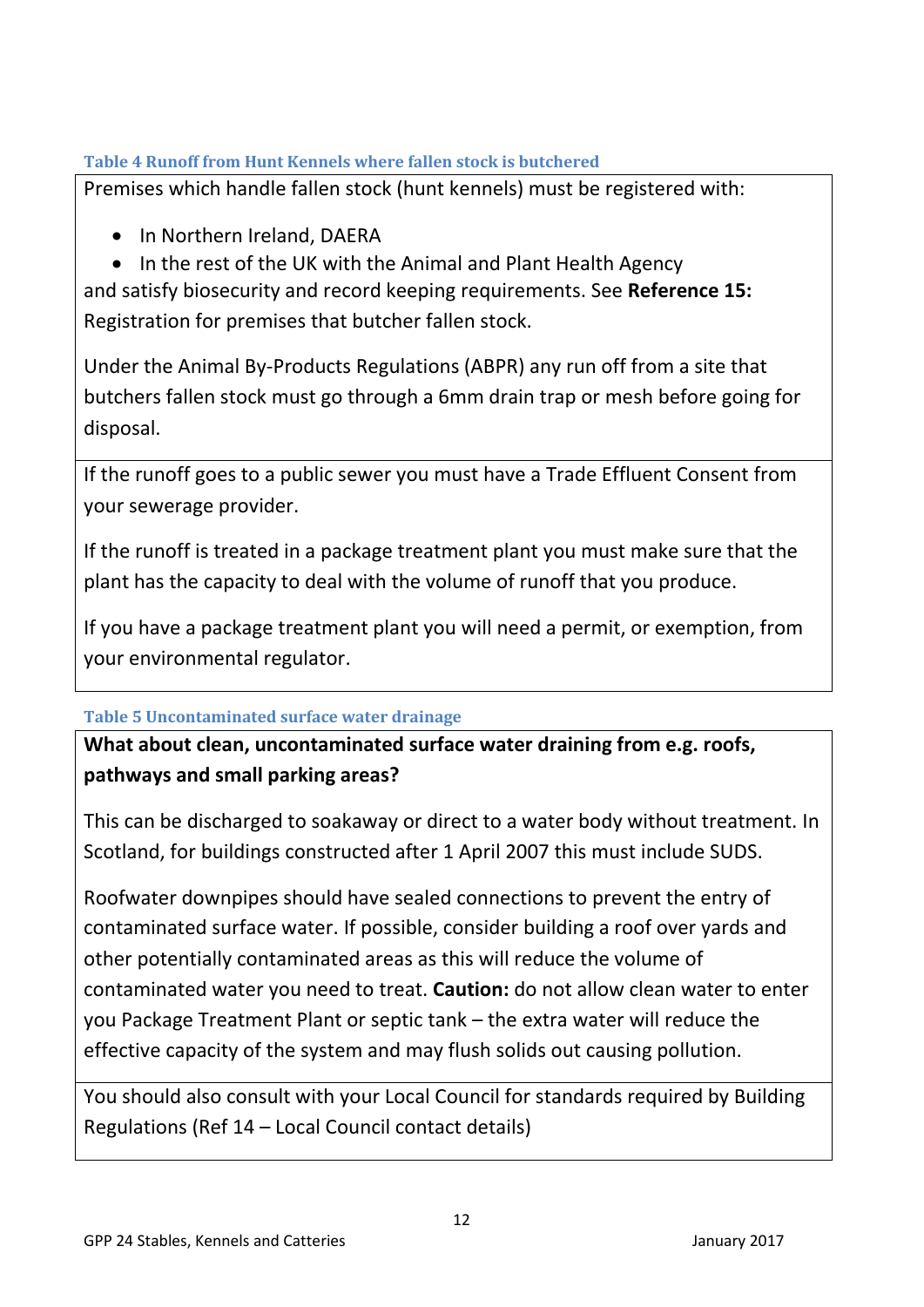# **See GPP4: Treatment and disposal of sewage where no foul sewer is available (Reference 5)** for more information on e.g. the different types of system, how to

design a drainage field and how to maintain your system.

The authorisation from your Environmental Regulator will contain conditions relating to what the discharge may contain.

# <span id="page-12-0"></span>**3.2 Draining down of exercise pools**

If you have exercise pools this will place an extra load on the septic tank or package treatment plant when it is drained. You would need to check with the technical specifications of the system to see what volume of wastewater can be treated.

Allow chlorinated water to stand for several days until the chemicals have evaporated off.

You may need to drain an exercise pool slowly over a period of days to allow your system to cope.

If you drain an exercise pool to sewer, your sewerage provider may place conditions on the rate at which you can drain it to protect the receiving wastewater treatment plant.

Reference 10 SEPA: Discharge of chlorinated effluent.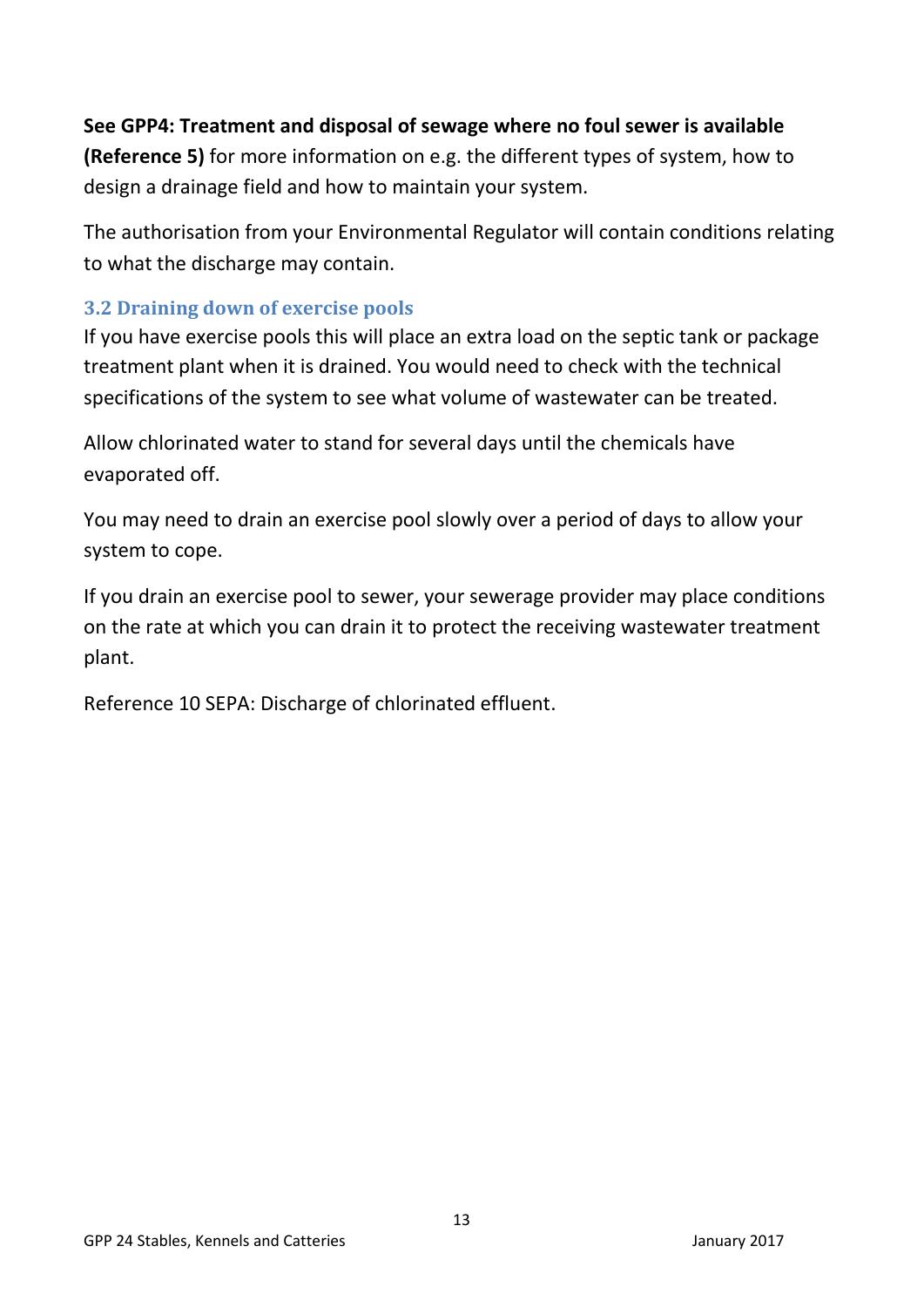### **4. Waste and resource management**

<span id="page-13-0"></span>You might produce non-hazardous and hazardous waste, examples include:

| Non-hazardous waste i.e. Waste       | Hazardous/Special waste i.e.          |
|--------------------------------------|---------------------------------------|
| <b>Transfer Note required</b>        | <b>Consignment Note required</b>      |
| Food and kitchen waste (if intended  | Waste chemicals and veterinary        |
| for feeding, compost or biogas then  | medicines                             |
| the Animal By-Products Regulations   |                                       |
| apply)                               |                                       |
| Sewage sludge from your              | Used chemical containers from         |
| cesspit/septic tank/package          | hazardous materials (check the SDS)   |
| treatment plant                      |                                       |
| Animal faeces must be kept separate  | Veterinary products or veterinary     |
| and disposed of via landfill or      | wastes that carry a risk of infection |
| incineration only (Horse manure can  | (See Reference 7 – British Veterinary |
| be landspread as part of a farm      | Society - Guidance for dealing with   |
| nutrient management plan)            | veterinary waste)                     |
| Soiled bedding (bedding from stables | Asbestos roofing tiles/corrugated     |
| can be used as a fertiliser and      | sheets                                |
| landspread)                          |                                       |
|                                      | Waste electrical equipment            |
|                                      | Energy-saving light bulbs             |
|                                      | Used oil                              |

You must manage your waste in accordance with the Duty of Care Regulations. This involves:

- Safe and secure storage of waste
- Segregation of recyclable waste where required
- Segregation of hazardous/special waste
- The use of a registered waste carrier to remove waste from your site see Reference 11 for how to search your relevant Environmental Regulator's public register
- The use of waste transfer notes or consignment notes (for hazardous special waste)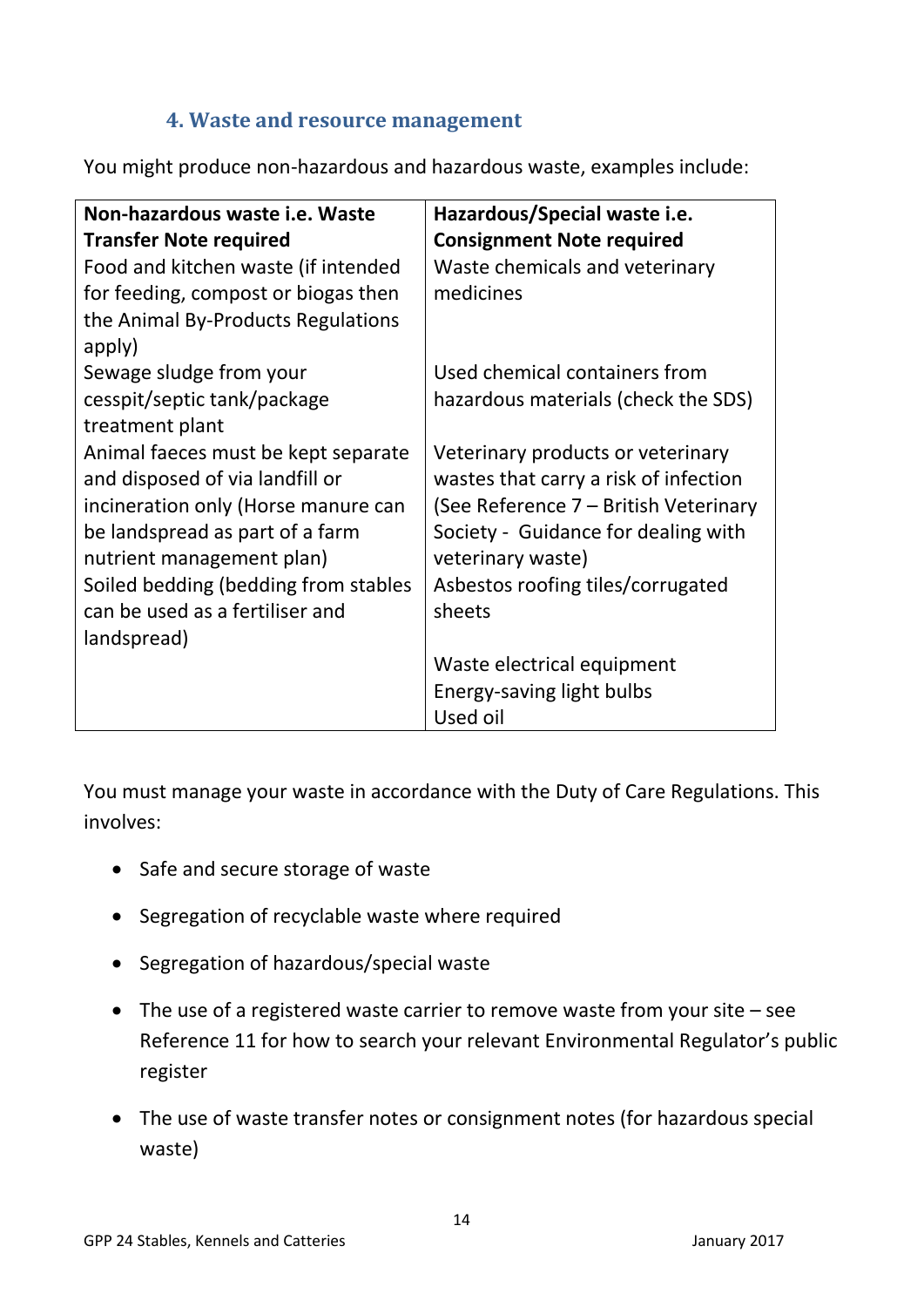EXEPT Keeping records – you must keep copies of Waste Transfer Notes for a minimum of two years and Hazardous Waste Consignment Notes for a minimum of three years.

For more information, please see Reference 6: Duty of Care - Codes of Practice and Reference 8: Hazardous/special waste.

### <span id="page-14-0"></span>**4.1 Animal faeces and soiled bedding**

### <span id="page-14-1"></span>**Horses (and donkeys)**

Horse manure and soiled bedding can be collected, stored and landspead as part of a farm nutrient management plan.

### <span id="page-14-2"></span>**Cats and Dogs**

You should collect, and securely bag all animal faeces and soiled bedding from cats and dogs for disposal. Animal faeces from cats and dogs are classified as offensive waste and can therefore only be disposed of at an authorised landfill (if it has no infectious properties) or incineration facility. They must not be spread to land.

You cannot burn soiled bedding from cats and dogs, mix it with agricultural waste or spread to land due to the risk of parasitic worms to grazing animals.

### <span id="page-14-3"></span>**4.2 Disposal of animal carcasses**

There is a distinction between animals that are kept by individuals as pets, and animals that are owned by a business, such as farmed animals, those belonging to a riding school, hunt kennels or other commercial operation.

Animals kept by individuals as pets, including dogs, horses and donkeys kept as pets, can be buried, although care must be taken to ensure that the location is suitable to prevent pollution of groundwater. Dead pets such as dogs and cats can also be disposed of by contacting a vet who will be able to arrange disposal.

Commercial horses and donkeys are classed as farmed animals and if you handle or dispose of **animal carcasses**, you must meet the requirements of the ABPR. Fallen carcasses are classed as ABPR Category 2 material. Disposal options include incineration in an approved incinerator, or rendering followed by incineration. Horse carcasses can be disposed of by registered hunt kennels.

Dog carcasses that are not pets, from hunt kennels, are likely to have drugs in their system so are classed as Category 1 ABP.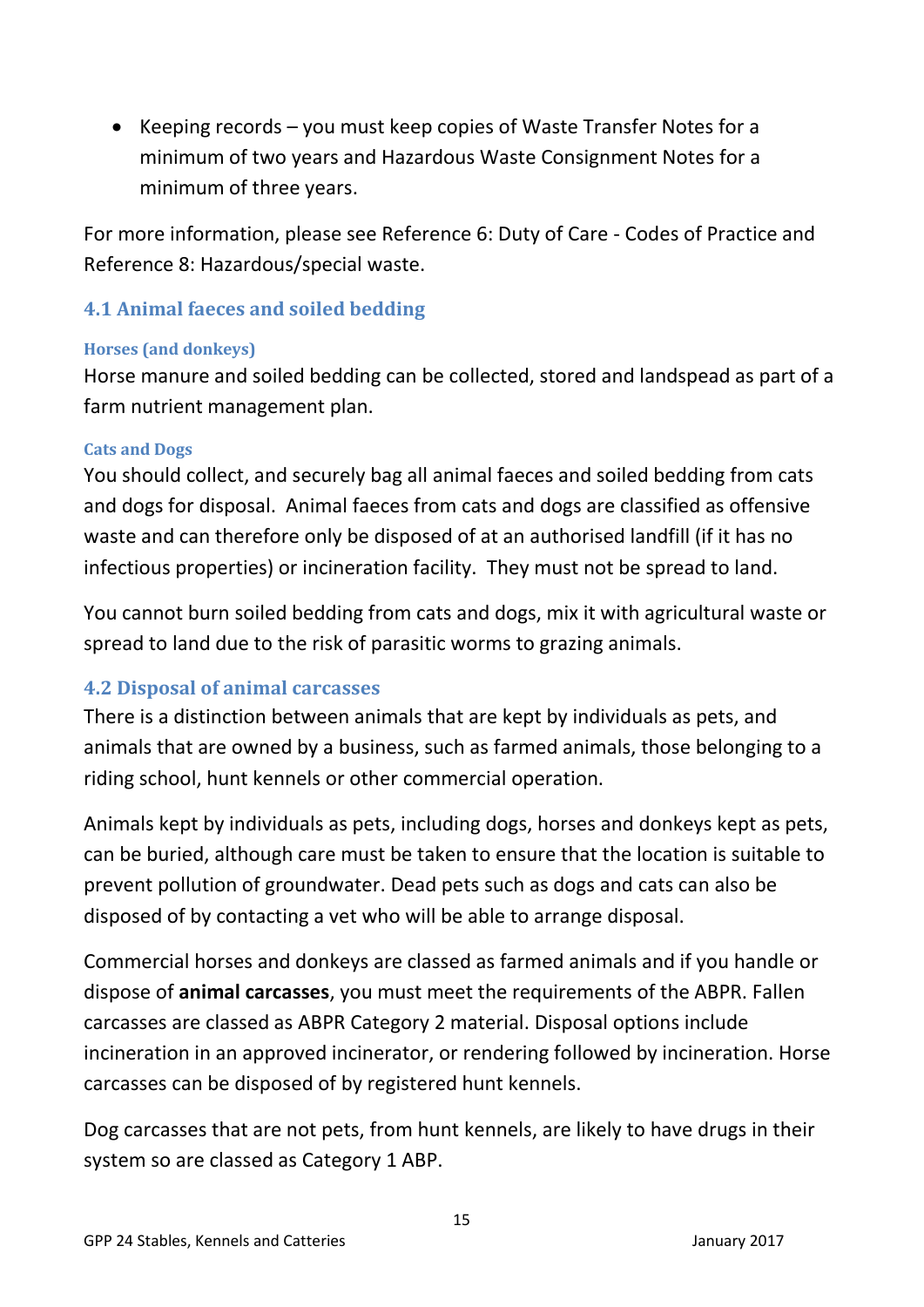If you keep horses, donkeys, dogs or other animals as part of a commercial operation or business, such as a riding school, racing stable or hunt kennel, you must not bury or burn animal carcasses on your land, and dead animals should be removed as soon as possible. This applies to animals owned by the business, not to animals belonging to individuals who keep them on your premises, for example at a livery yard. These can be buried if a suitable location can be found.

The **National Fallen Stock Company** helps farmers and horse owners comply with the ABPR by providing a scheme that offers a legal, reliable and low-cost means of collecting and disposing of carcasses. The scheme is open to all farmed-livestock owners and businesses. If you join the scheme you will be provided with the collection rates for operators in your area. (see Reference 9: The National Fallen Stock Company)

If you arrange disposal of horse, donkey, dog or other animal carcasses yourself, you should ensure they are removed by:

- a renderer or licensed knacker's yard that is approved by the Animal and Plant Health Agency (APHA), or Department of Agriculture, Environment and Rural Affairs (DAERA) in Northern Ireland
- a registered waste carrier and transported to an incinerator licensed under the ABPR.
- an APHA or DAERA approved hunt kennels if they are to be used as dog feed. Livestock carcases (fallen stock including horses) collected by the hunt kennels are, when collected, category 2 ABP so this must be mentioned in the commercial document given to the business by the hunt kennels when they collect them.

### <span id="page-15-0"></span>**4.3 Managing manure**

Manure and stable bedding heaps should be placed where there is no risk of any polluting runoff entering watercourses. If sited in fields they should be at least 10 metres from any waterbodies. They should be at least 50 metres from any borehole, spring or well that supplies drinking water or for use in dairy farms.

Alternatively manure and bedding heaps should be placed on an impermeable base with sealed drainage to ensure any runoff is channelled into a sealed, sufficiently sized tank for storage.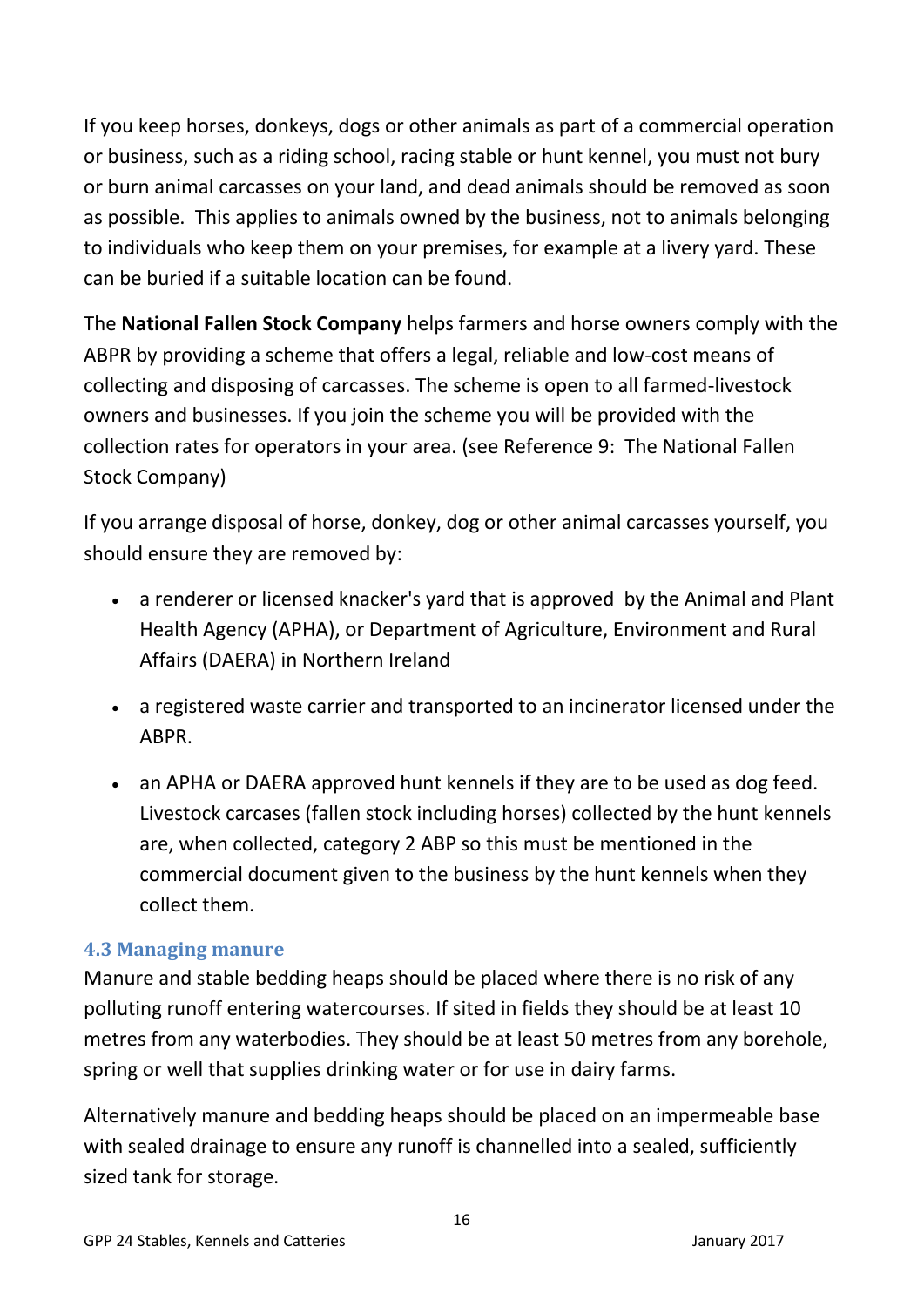The manure stored in temporary field heaps, or on an impermeable base, can be used as a fertiliser by spreading to land for agricultural benefit. This should be done as part of a Nutrient Management Plan and in accordance with the guidelines contained in the relevant Codes of Good Agricultural Practice. (See Reference 14: Codes of Good Agricultural Practice).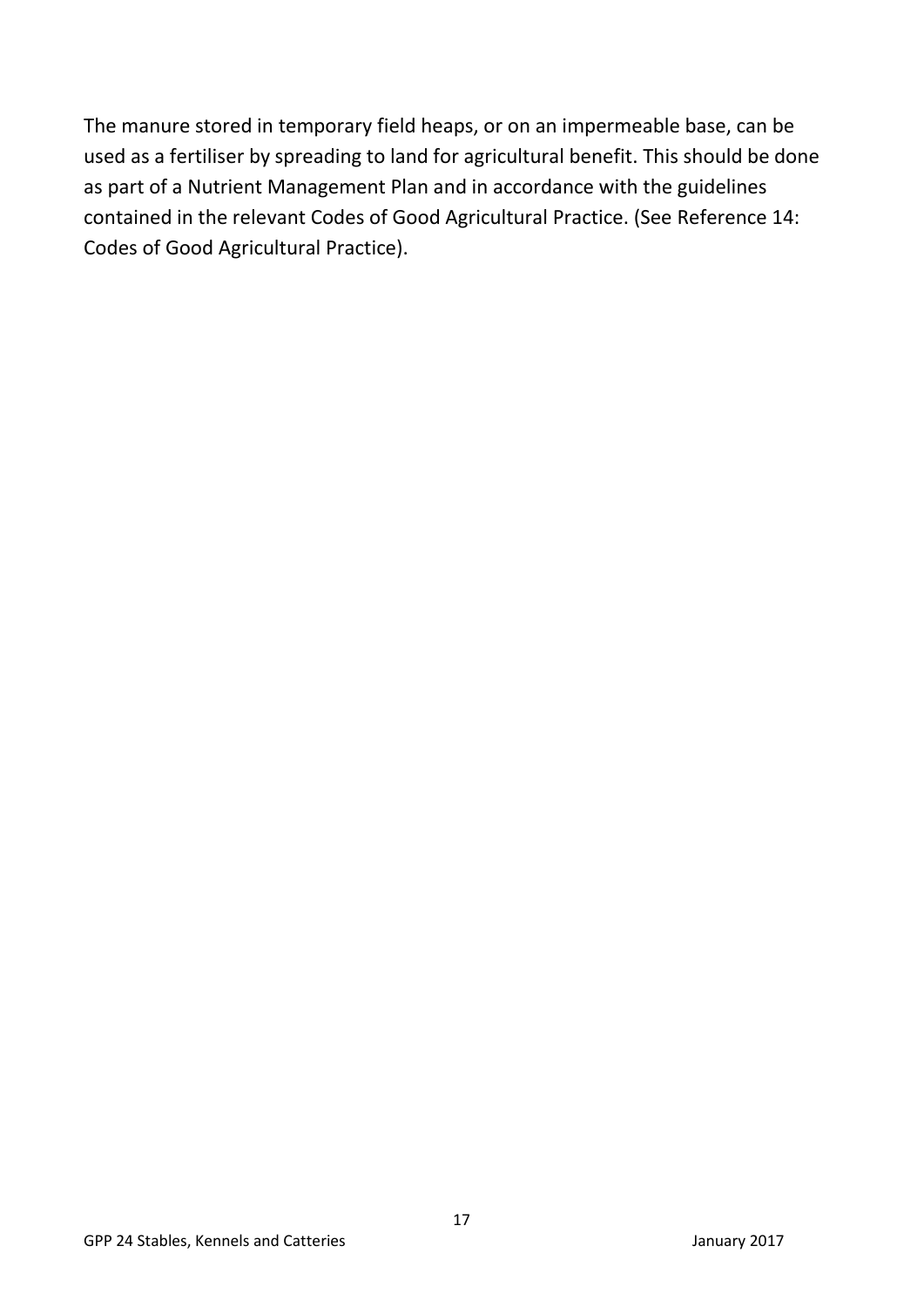# **5. References**

<span id="page-17-0"></span>**Reference 1.** Guidance for Pollution Prevention (GPP) 2: Above Ground Oil Storage. [http://www.netregs.org.uk/environmental-topics/pollution-prevention-guidelines](http://www.netregs.org.uk/environmental-topics/pollution-prevention-guidelines-ppgs-and-replacement-series/guidance-for-pollution-prevention-gpps-full-list/)[ppgs-and-replacement-series/guidance-for-pollution-prevention-gpps-full-list/](http://www.netregs.org.uk/environmental-topics/pollution-prevention-guidelines-ppgs-and-replacement-series/guidance-for-pollution-prevention-gpps-full-list/)

**Reference 2** Permission to discharge

In Northern Ireland – Discharge consent from the NIEA – contact NIEA at [https://www.gov.uk/waterways-discharge-consent-northern-ireland/northern](https://www.gov.uk/waterways-discharge-consent-northern-ireland/northern-ireland-environment-agency/apply)[ireland-environment-agency/apply](https://www.gov.uk/waterways-discharge-consent-northern-ireland/northern-ireland-environment-agency/apply)

In Scotland - Authorisation under CAR – contact SEPA at [http://www.sepa.org.uk/regulations/authorisations-and-permits/application](http://www.sepa.org.uk/regulations/authorisations-and-permits/application-forms/#Water)[forms/#Water](http://www.sepa.org.uk/regulations/authorisations-and-permits/application-forms/#Water)

In Wales –Environmental Permits under the Environmental Permitting Regulations – contact Natural Resources Wales at [https://naturalresources.wales/how-we](https://naturalresources.wales/how-we-regulate-you/permit-applications-consultations-and-decisions/?lang=en)[regulate-you/permit-applications-consultations-and-decisions/?lang=en](https://naturalresources.wales/how-we-regulate-you/permit-applications-consultations-and-decisions/?lang=en)

**Reference 3** Water and sewerage providers

Water UK – list of water and sewerage providers <http://www.water.org.uk/consumers/find-your-supplier>

Scotland on Tap – list of water and sewerage providers in Scotland. <http://www.scotlandontap.gov.uk/suppliers/suppliers>

**Reference 4** Code of practice – drainage fields

BS 6297: Code of practice for the design and installation of drainage fields for use in wastewater treatment at

<http://shop.bsigroup.com/ProductDetail/?pid=000000000030186875>

**Reference 5 GPP 4** Where no foul sewer is available

GPP 4 Treatment and disposal of sewage where no foul sewer is available (Adobe PDF – 244KB) [http://www.netregs.org.uk/environmental-topics/pollution](http://www.netregs.org.uk/environmental-topics/pollution-prevention-guidelines-ppgs-and-replacement-series/guidance-for-pollution-prevention-gpps-full-list/)[prevention-guidelines-ppgs-and-replacement-series/guidance-for-pollution](http://www.netregs.org.uk/environmental-topics/pollution-prevention-guidelines-ppgs-and-replacement-series/guidance-for-pollution-prevention-gpps-full-list/)[prevention-gpps-full-list/](http://www.netregs.org.uk/environmental-topics/pollution-prevention-guidelines-ppgs-and-replacement-series/guidance-for-pollution-prevention-gpps-full-list/)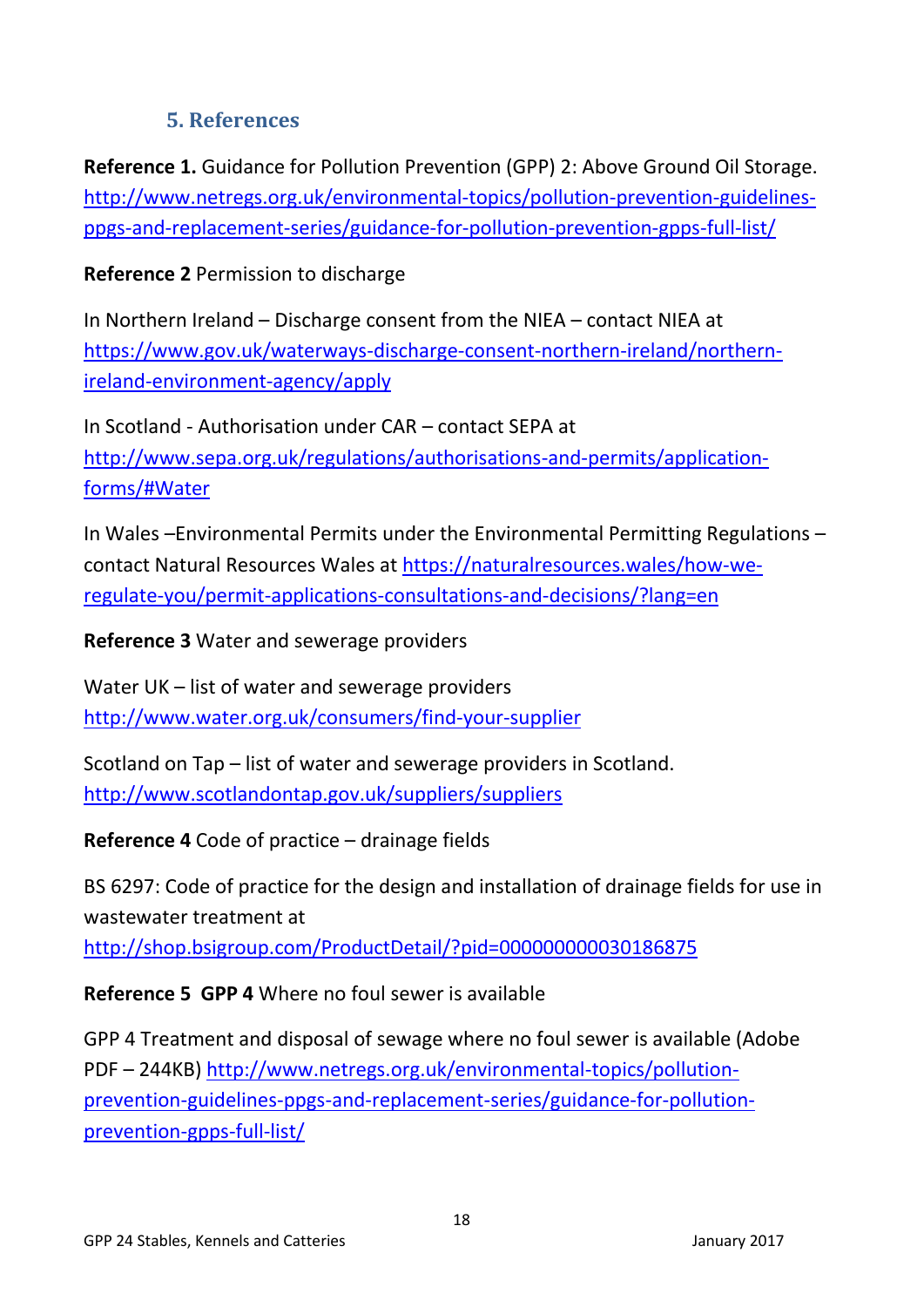# **Reference 6** Duty of Care – Codes of Practice

Duty of Care code of practice Northern Ireland [https://www.daera](https://www.daera-ni.gov.uk/publications/waste-management-duty-care-code-practice)[ni.gov.uk/publications/waste-management-duty-care-code-practice](https://www.daera-ni.gov.uk/publications/waste-management-duty-care-code-practice)

Duty of Care Code of Practice Scotland <http://www.gov.scot/resource/0040/00404095.pdf>

Duty of Care code of practice Wales <https://www.gov.uk/government/publications/waste-duty-of-care-code-of-practice>

Duty of Care: Code of practice England <https://www.gov.uk/government/publications/waste-duty-of-care-code-of-practice>

**Reference 7** Good practice guides to handling Veterinary Waste

BASAVA (British Small Animal Veterinary Association) Guidance – Medicines <https://www.bsava.com/Resources/Veterinary-resources/Medicines-Guide>

RCVS (Royal College of Veterinary Surgeons) - Veterinary medicines [https://www.rcvs.org.uk/advice-and-guidance/code-of-professional-conduct-for](https://www.rcvs.org.uk/advice-and-guidance/code-of-professional-conduct-for-veterinary-surgeons/supporting-guidance/veterinary-medicines/)[veterinary-surgeons/supporting-guidance/veterinary-medicines/](https://www.rcvs.org.uk/advice-and-guidance/code-of-professional-conduct-for-veterinary-surgeons/supporting-guidance/veterinary-medicines/)

Good practice guide to handling veterinary waste in Northern Ireland [http://www.bva.co.uk/uploadedFiles/Products/Guides/Practise\\_management/Hazar](http://www.bva.co.uk/uploadedFiles/Products/Guides/Practise_management/Hazardous_veterinary_waste/BVA_NI_Waste_poster.pdf) dous veterinary waste/BVA\_NI\_Waste\_poster.pdf

Good practice guide to handling veterinary waste in Scotland [http://www.bva.co.uk/uploadedFiles/Products/Guides/Practise\\_management/Hazar](http://www.bva.co.uk/uploadedFiles/Products/Guides/Practise_management/Hazardous_veterinary_waste/BVA_Scotland_Waste_poster.pdf) [dous\\_veterinary\\_waste/BVA\\_Scotland\\_Waste\\_poster.pdf](http://www.bva.co.uk/uploadedFiles/Products/Guides/Practise_management/Hazardous_veterinary_waste/BVA_Scotland_Waste_poster.pdf)

Good practice guide to handling veterinary waste in England and Wales [http://www.bva.co.uk/uploadedFiles/Products/Guides/Practise\\_management/Hazar](http://www.bva.co.uk/uploadedFiles/Products/Guides/Practise_management/Hazardous_veterinary_waste/BVA_Good_practice_guide_to_handling_veterinary_waste_in_England_and_Wales.pdf) dous veterinary waste/BVA Good practice guide to handling veterinary waste i [n\\_England\\_and\\_Wales.pdf](http://www.bva.co.uk/uploadedFiles/Products/Guides/Practise_management/Hazardous_veterinary_waste/BVA_Good_practice_guide_to_handling_veterinary_waste_in_England_and_Wales.pdf)

**Reference 8** Hazardous/special waste

Northern Ireland: NIEA: Hazardous waste [https://www.daera](https://www.daera-ni.gov.uk/articles/hazardous-waste)[ni.gov.uk/articles/hazardous-waste](https://www.daera-ni.gov.uk/articles/hazardous-waste)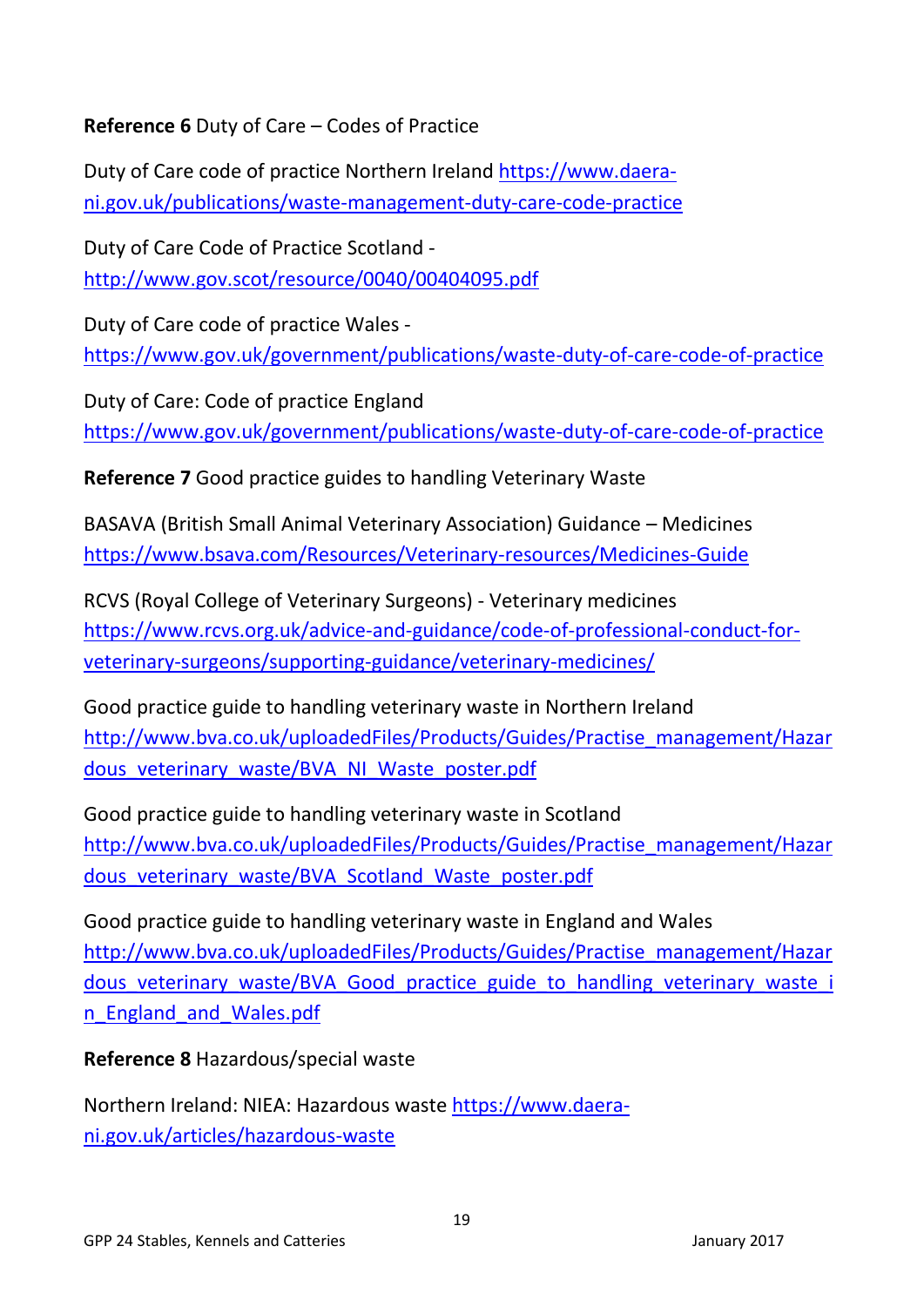Scotland: SEPA: Special waste [http://www.sepa.org.uk/regulations/waste/special](http://www.sepa.org.uk/regulations/waste/special-waste/)[waste/](http://www.sepa.org.uk/regulations/waste/special-waste/)

Wales: Natural Resources Wales: Hazardous waste returns <http://naturalresources.wales/waste/hazardous-waste-returns/?lang=en>

England: GOV.UK: Hazardous waste <https://www.gov.uk/dispose-hazardous-waste>

**Reference 9** The National Fallen Stock Company

Contact:<http://www.nfsco.co.uk/contact-us.php>

Tel: 01335 320014

**Reference 10** Discharge of chlorinated effluent

SEPA: Discharge of chlorinated effluent [http://www.sepa.org.uk/media/152944/wat\\_sg\\_41.pdf](http://www.sepa.org.uk/media/152944/wat_sg_41.pdf)

**Reference 11** Public registers of licenced waste sites

Northern Ireland – DAERA – Public register of licensed waste sites. <https://www.daera-ni.gov.uk/topics/waste/public-registers>

Scotland – SEPA – Waste sites and capacity. [https://www.sepa.org.uk/environment/waste/waste-data/waste-data](https://www.sepa.org.uk/environment/waste/waste-data/waste-data-reporting/waste-site-information/waste-sites-and-capacity-excel/)[reporting/waste-site-information/waste-sites-and-capacity-excel/](https://www.sepa.org.uk/environment/waste/waste-data/waste-data-reporting/waste-site-information/waste-sites-and-capacity-excel/)

Natural Resources Wales' Public Register: [https://naturalresources.wales/how-we](https://naturalresources.wales/how-we-regulate-you/find-out-if-a-site-has-a-permit-licence-or-exemption/)[regulate-you/find-out-if-a-site-has-a-permit-licence-or-exemption/](https://naturalresources.wales/how-we-regulate-you/find-out-if-a-site-has-a-permit-licence-or-exemption/)

England – Environment Agency – Search public registers. [http://epr.environment](http://epr.environment-agency.gov.uk/ePRInternet/SearchRegisters.aspx)[agency.gov.uk/ePRInternet/SearchRegisters.aspx](http://epr.environment-agency.gov.uk/ePRInternet/SearchRegisters.aspx)

# **Reference 12** HSE Pictograms

Health and Safety Executive Hazard Pictograms at: [http://www.hse.gov.uk/chemical](http://www.hse.gov.uk/chemical-classification/labelling-packaging/hazard-symbols-hazard-pictograms.htm)[classification/labelling-packaging/hazard-symbols-hazard-pictograms.htm](http://www.hse.gov.uk/chemical-classification/labelling-packaging/hazard-symbols-hazard-pictograms.htm)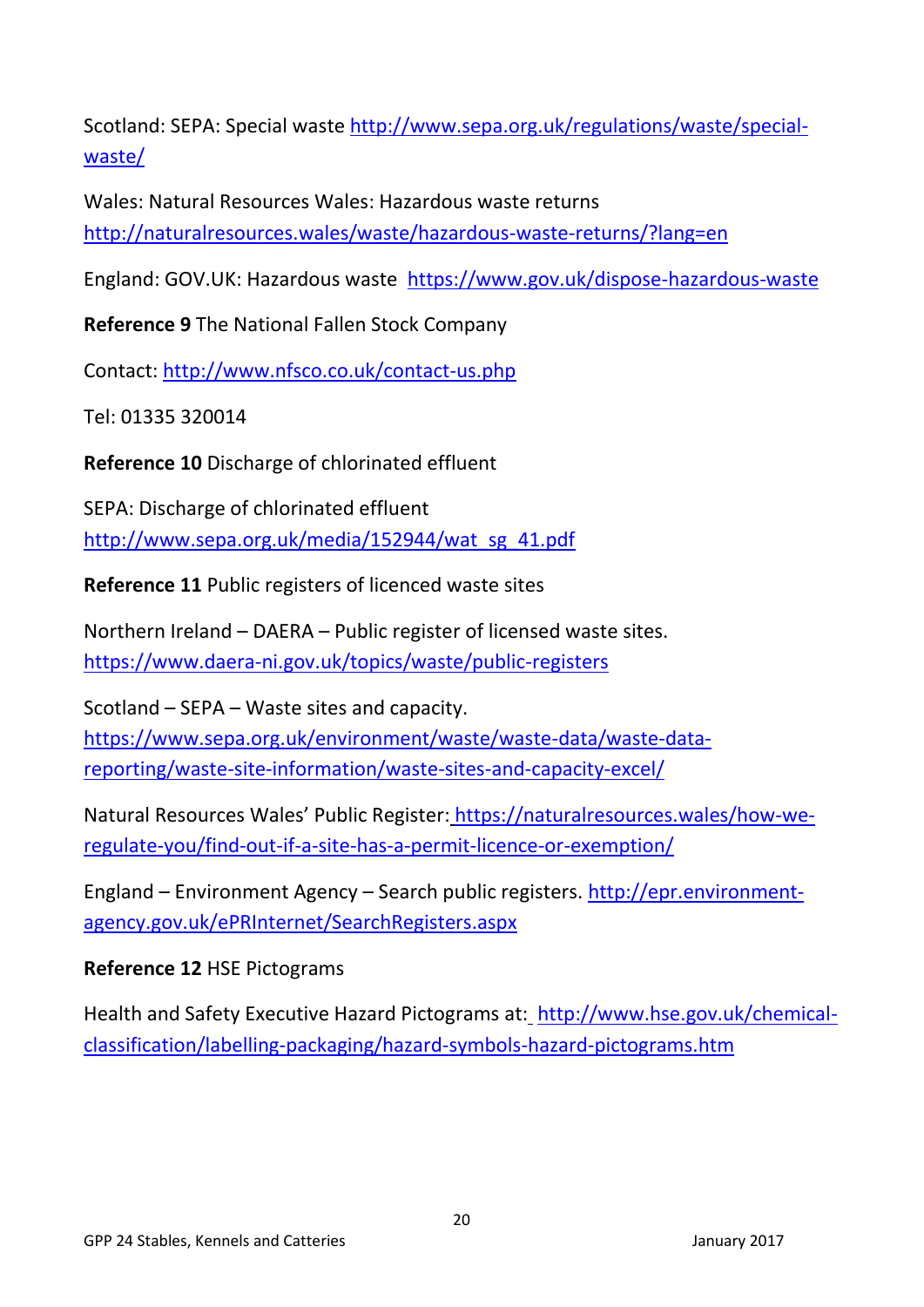### **Reference 13** Incident response

GPP 22 Incident Response – Dealing with spills

[http://www.sepa.org.uk/media/60177/ppg-22-incident-response-dealing-with](http://www.sepa.org.uk/media/60177/ppg-22-incident-response-dealing-with-spills.pdf)[spills.pdf](http://www.sepa.org.uk/media/60177/ppg-22-incident-response-dealing-with-spills.pdf)

**Reference 14** Codes of good agricultural practice

### **Northern Ireland**

[DAERA: Code of good agricultural practice for the prevention of pollution of water,](https://www.daera-ni.gov.uk/publications/code-good-agricultural-practice-cogap)  [air and soil](https://www.daera-ni.gov.uk/publications/code-good-agricultural-practice-cogap)

### **Scotland**

[Scottish Government: Prevention of Environmental Pollution from Agricultural](http://www.scotland.gov.uk/Publications/2005/03/20613/51366)  [Activities PEPFAA code 2005](http://www.scotland.gov.uk/Publications/2005/03/20613/51366)

### **Wales**

[The Code of Good Agricultural Practice for the Protection of Water, Soil and Air for](http://gov.wales/legislation/subordinate/nonsi/epwales/2011/4951580/?lang=en)  [Wales](http://gov.wales/legislation/subordinate/nonsi/epwales/2011/4951580/?lang=en)

### **England**

[DEFRA: Protecting our Soil, Water and Air](https://www.gov.uk/government/uploads/system/uploads/attachment_data/file/268691/pb13558-cogap-131223.pdf)

**Reference 15** Registration for premises that butcher fallen stock, e.g. Hunt Kennels

Animal and Plant Health Agency (APHA) <https://www.gov.uk/government/organisations/animal-and-plant-health-agency>

Department of Agriculture, Environment and Rural Affairs (Northern Ireland) <https://www.daera-ni.gov.uk/articles/fallen-stock-guidance#toc-2>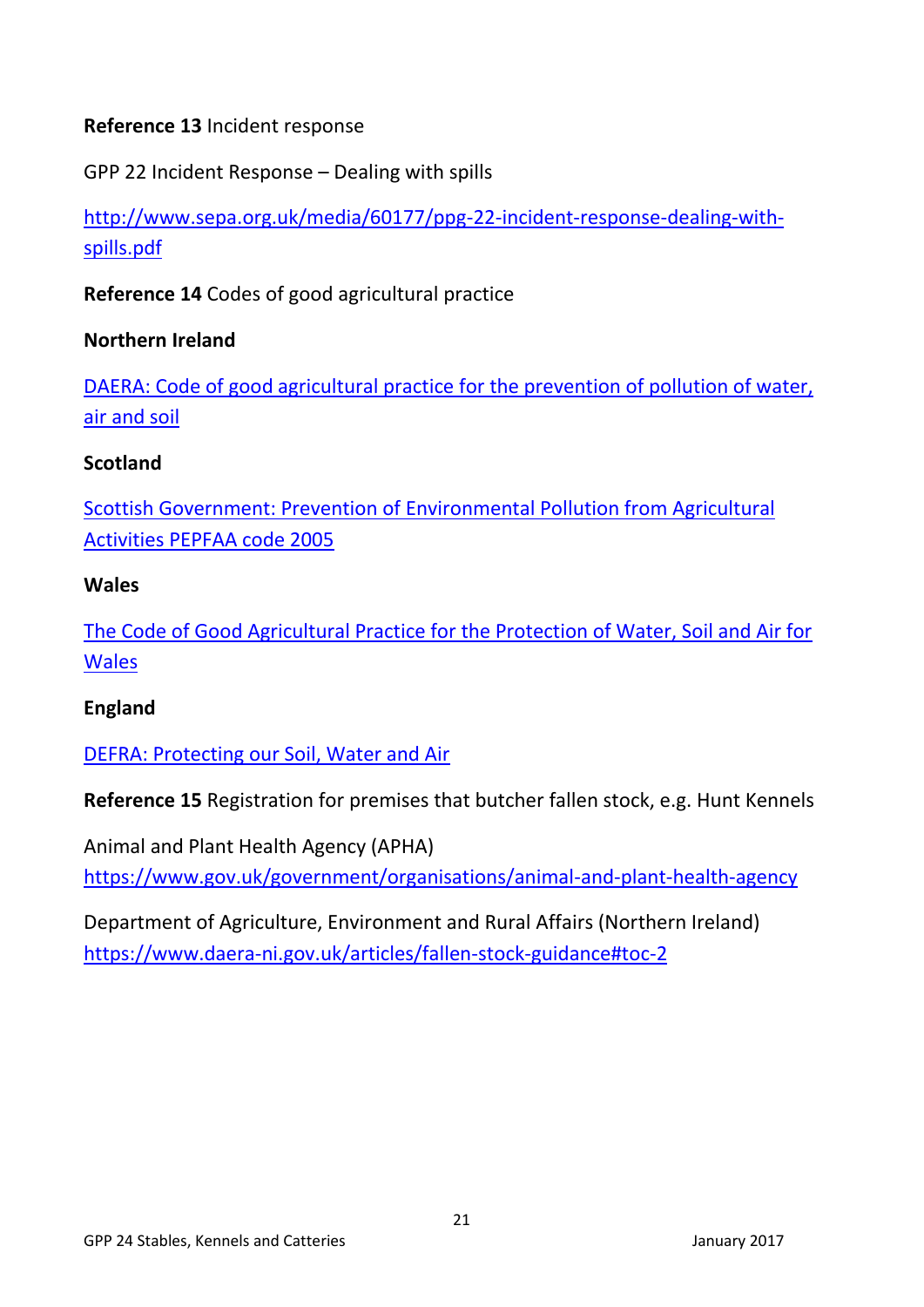# **6. Glossary**

<span id="page-21-0"></span>

| Surface water drain                | A drain that leads directly to a ditch, stream, river or water<br>body. Only clean rainwater runoff can be directed to a<br>surface water drain. (paint any access manholes blue)                                                                             |
|------------------------------------|---------------------------------------------------------------------------------------------------------------------------------------------------------------------------------------------------------------------------------------------------------------|
| Foul sewer                         | A sewer that takes domestic sewage, as well as effluent from<br>industrial and commercial sites. If a public sewer then it will<br>be treated at a sewage treatment plant. It could also connect<br>to a septic tank or a package treatment plant.            |
| Combined sewer                     | A public sewer that has sewage pipes connected to it, as well<br>as some rainwater drainage. Treat as a foul sewer. (If drains<br>lead to a foul sewer then paint any access manholes red)                                                                    |
| Public sewer                       | Public sewers can be foul sewers, surface water sewers or<br>combined sewers (which take both sewage and surface<br>water) Sewage and trade effluent may only be discharged to<br>foul and combined sewers                                                    |
| Drainage field                     | If there is no foul or combined sewer available then sewage<br>and effluent should be treated in a septic tank or a package<br>treatment plant. This can be drained through underground<br>pipes that allow the treated sewage to soak away into the<br>soil. |
| Soakaway                           | A permeable area of ground, or buried structure, designed to<br>speed the drainage of clean surface water into the ground (as<br>per British Standards 6297)                                                                                                  |
| Runoff                             | Clean water that runs off roofs and roadways. Can be<br>directed to a surface water drain if it does not pick up<br>contamination, eg soil or manure.                                                                                                         |
| Contaminated runoff<br>and washout | Rainfall that drains across dirty yards, tracks and roads or<br>water used to wash floors in stables or kennels. It will be<br>contaminated with soils, manure or animal faeces and must<br>go to a foul sewer or other treatment                             |
| <b>Bunds</b>                       | An impermeable wall built around an oil storage tank. It is<br>designed to contain any spills or leaks.                                                                                                                                                       |
| Absorbent materials                | Materials like granules, mats, pillows or booms that will<br>absorb a particular chemical or oil. Use to soak up spills/leaks<br>and prevent spills reaching surface water or permeable<br>surfaces.                                                          |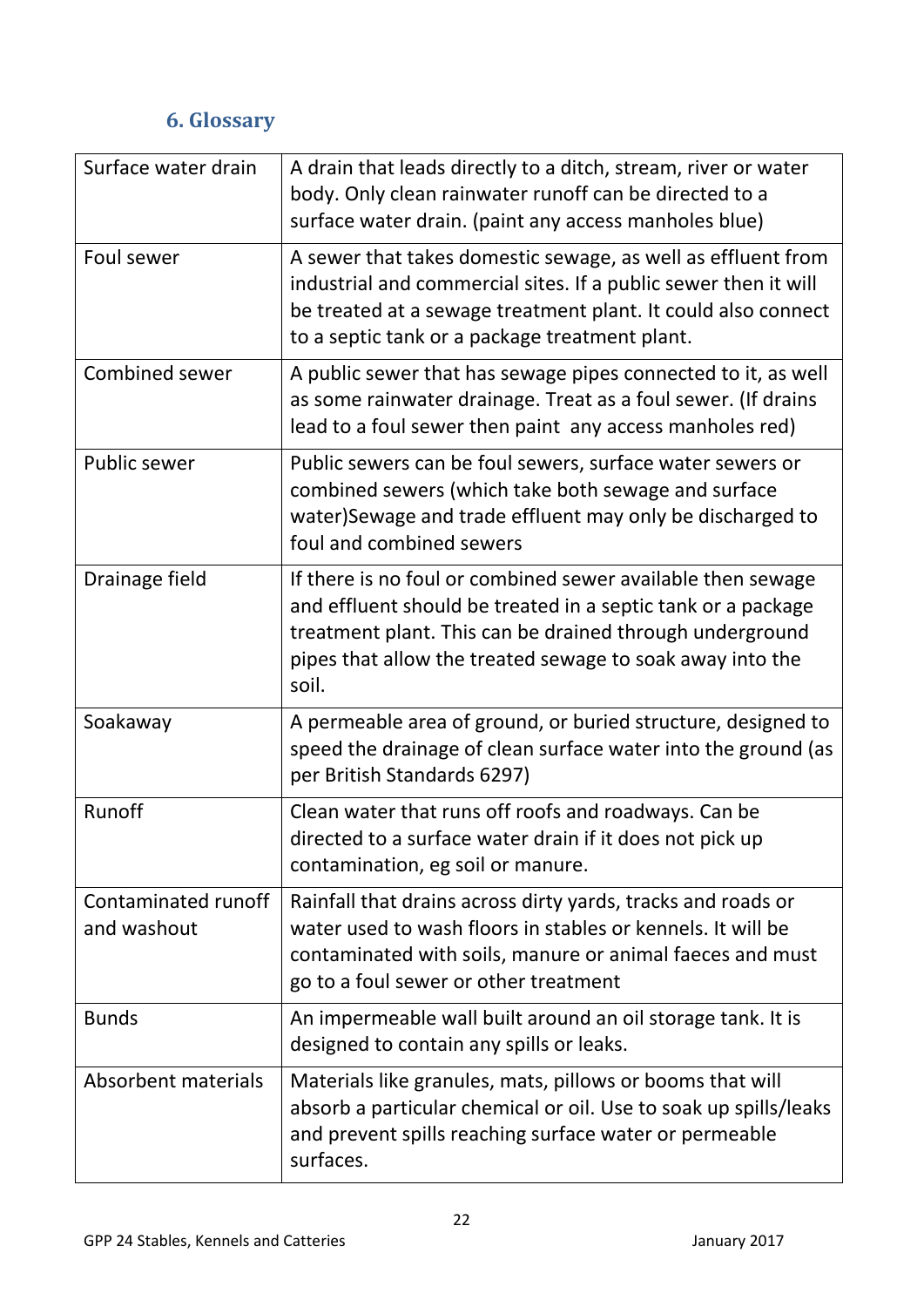| Surface water | Ditches, streams, rivers, ponds, lochs/loughs/lakes                                                                                     |
|---------------|-----------------------------------------------------------------------------------------------------------------------------------------|
| Groundwater   | Groundwater is all water below the surface of the ground in<br>the saturation zone and in direct contact with the ground or<br>subsoil. |
| Wastewater    | A term to describe all liquid waste, excluding surface water.                                                                           |